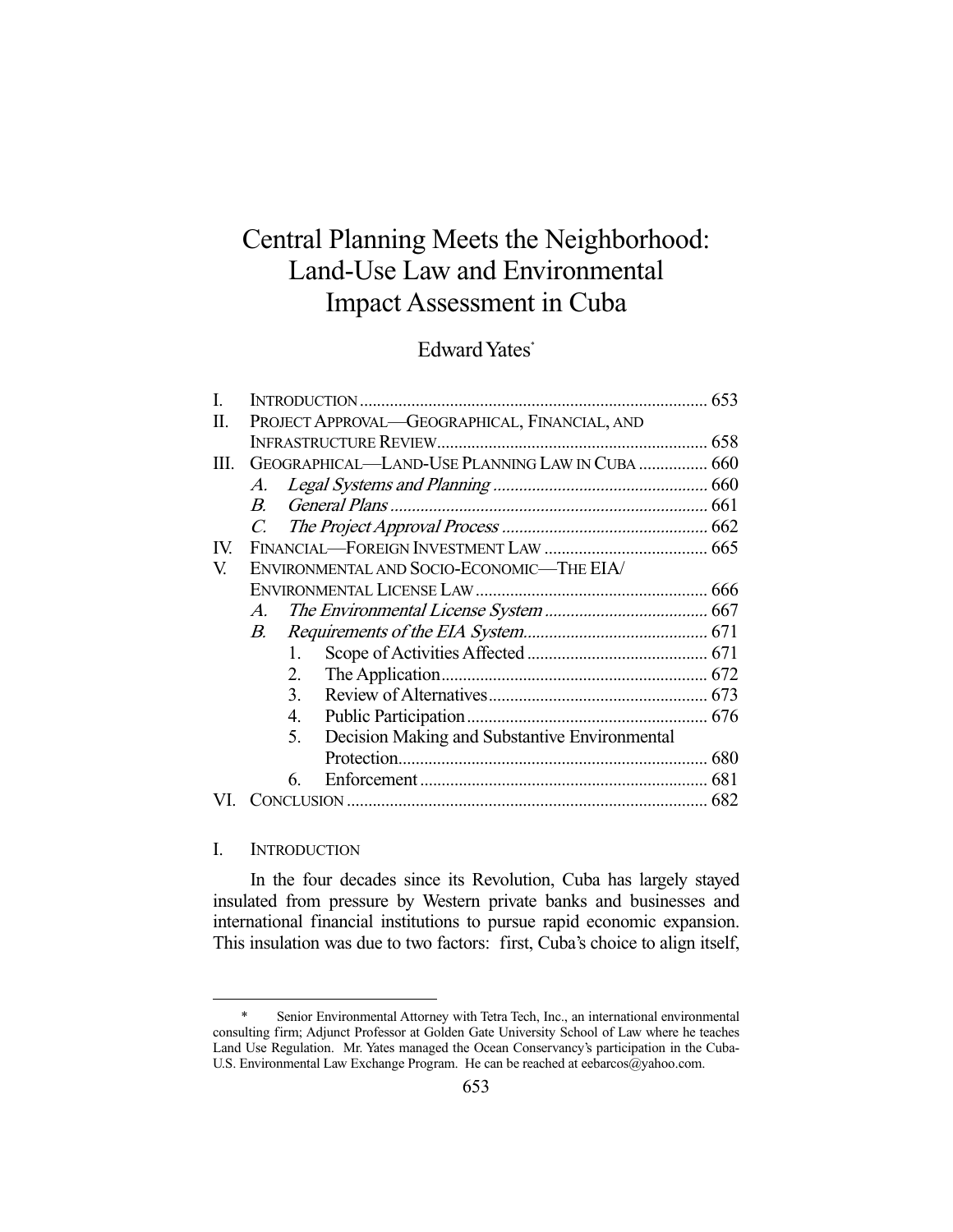politically and economically, with socialist countries in the Soviet bloc<sup>1</sup> and, second, because of the political decision by the U.S. government to first boycott, then blockage, the Cuban economy by sanctioning non-U.S. businesses that do business with Cuba.<sup>2</sup> The purpose of the U.S. government's attempt to isolate Cuba economically is to cripple the Cuban economy and force Fidel Castro from power.<sup>3</sup> The embargo has failed miserably in this regard because Castro is still in power forty years later. Important side effects of the embargo have been to deprive U.S. companies of significant investment opportunities in Cuba and to shield Cuba from the pressure that these U.S. companies would exert over Cuban economic and environmental decision makers. The focus of this pressure would have been to adopt poorly planned economic development in cities and coastal areas that would have been profitable to certain U.S businesses in the tourism and manufacturing sectors. Instead, Cuba has concentrated much of its development efforts on improving the quality of life for its rural residents and assuring that infrastructure and commercial development are well planned.<sup>4</sup> In other words, because of its isolation, Cuba has had the "luxury" to avoid the mistakes of other Caribbean tourist destinations and to think through how it wants to achieve industrial and urban growth and improve the living conditions for its citizens.<sup>5</sup>

 In the early 1990s, however, the collapse of the Soviet Union and termination of its subsidies to Cuba, combined with plummeting world sugar prices, sent Cuba's economy into a tailspin. In response to the economic crisis, called the "Special Period," Cuba opened its economy by encouraging investment from abroad through establishing joint ventures between state-owned Cuban corporations and foreign corporations and duty free zones in Havana.<sup>6</sup> Since the onset of the Special Period, Cuba has joined other developing countries in the aggressive pursuit of foreign investment.<sup>7</sup> This economic awakening

 <sup>1.</sup> J.L. ANDERSON, CHE GUEVARA: A REVOLUTIONARY LIFE 496 (1997).

 <sup>2.</sup> Cuban Liberty and Democracy Act of 1996, 22 U.S.C. § 6081-82 (1996).

 <sup>3.</sup> Wayne Smith, Cuba, in GLOBAL FOCUS: A NEW FOREIGN POLICY AGENDA 1, 1-4 (Tom Barry & Martha Honey eds., 1998).

 <sup>4.</sup> Interview with Carlos Rodriguez, Senior Planner, Physical Planning Institute (IPF), in Havana, Cuba (Aug. 13, 2002); Interview with Juan Herrera, Director, Havana Delegation (CITMA), in Havana, Cuba (Aug. 14, 2002).

 <sup>5.</sup> Nicole Winfield, Cuba Developing New Found Concern for Environment, S.F. CHRON., Nov. 23, 2000, at AA6.

 <sup>6.</sup> CHRISTOPHER P. BAKER, MOON HANDBOOK: CUBA 73-76 (2d ed. 1997).

See Oliver Houck, Environmental Law in Cuba, 16 J. LAND USE & ENVTL. L. 1, 42 (2000) (citing Felix Blanco Godinez, Cuba's Tourism Industry: Sol Melia as a Case Study, in CUBA IN TRANSITION 50, 53-55 (1998)).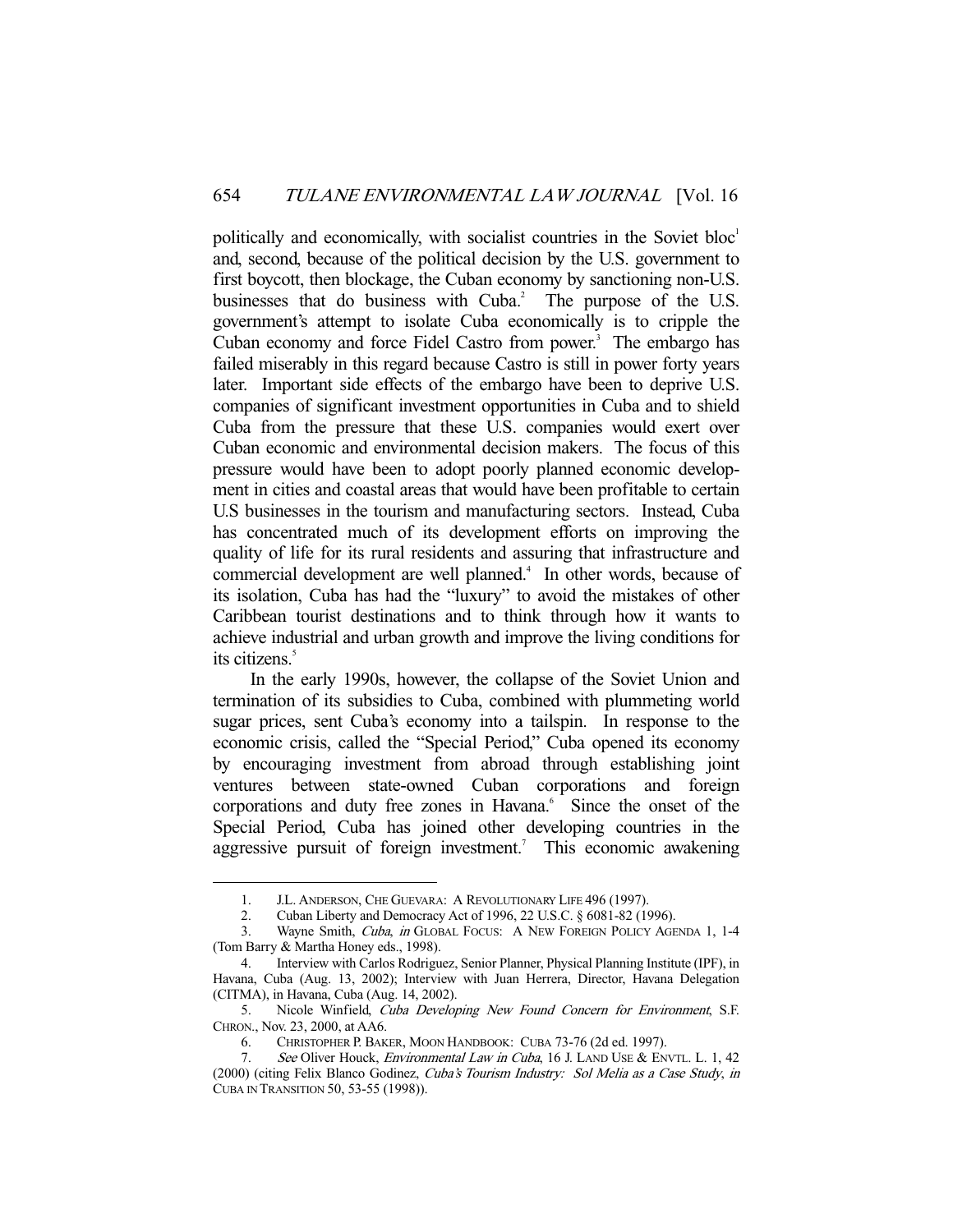brings with it intense pressure to develop its historical cities and pristine, biologically rich coasts. Along with several World Heritage sites listed by the United Nations Education and Scientific Organization, Cuba has the richest biodiversity in the Caribbean.<sup>8</sup> Cuba, however, has recognized the need to conserve its natural resources and social traditions and restrain the aggressive approach to investments taken by its new partners, mostly European and Canadian multinational corporations.<sup>9</sup> In fact, despite the huge annual growth—18%—in tourism, Cuba has incorporated regional, coastal, and urban planning into its strategy for economic growth in the tourism industry.<sup>10</sup> This understanding of dangers of economic growth has recently led Cuba to draft far-reaching environmental protection legislation.<sup>11</sup>

 If and when the crushing U.S. embargo ends, pressure to approve even larger development projects will certainly increase. United States companies are old hands at applying political pressure to obtain permission and subsidies for profitable resource exploitation. The lobbying by these resource exploitation firms can have even more drastic consequences in developing countries.<sup>12</sup> This resource exploitation can threaten entire ecosystems, and potential investors, such as South Florida's Cuban-American community, are well versed in its practice. Consider the tactics employed by Florida Crystals, a large sugar cane production business owned by the Cuban-American Fanjul family. The Fanjuls make substantial political contributions and lobby fiercely to not only permit sugar cane production in areas adjacent to the Everglades, but also to obtain U.S. taxpayer subsidies for this environmentally

<sup>8.</sup> NAT'L COUNCIL FOR SUSTAINABLE DEV. (NCSD), THE NCSD SUSTAINABLE DEVELOPMENT REPORT, CUBA ch. 1.1 (1999), available at http://www.ncsdnetwork.org/global/ reports/ncsd1999/cuba/english/cap1\_1.htm [hereinafter NCSD Report].

The biological diversity of the Cuban archipelago stands out due to the noteworthy value of its natural environment, the great diversity of ecosystems that are present and the level of endemism of its resources. Cuba is the island with the richest biological diversity in the Antilles, due as much to the total richness of species as to the high level of endemism.

Id.; see also Peter Benchley, Cuba Reefs, NAT'L GEOGRAPHIC, Feb. 2002, at 44-67.

<sup>9.</sup> See Orlando Rey Santos, Reflections on the Legislative Process of the New Environmental Law, in CUBAN ENVIRONMENTAL LAW 11, 11-13 (Jerry Speir ed., 1999).

<sup>10.</sup> Anselmo Pages Torriente, The Importance of Regional Planning in Tourism, 2 PLANIFICACIÓN FÍSICA-CUBA 3-4 (2001).

<sup>11.</sup> See generally Houck, supra note 7, at 13-25.

 <sup>12.</sup> WILLIAM ASCHER, WHY GOVERNMENTS WASTE NATURAL RESOURCES: POLICY FAILURES IN DEVELOPING COUNTRIES (1999).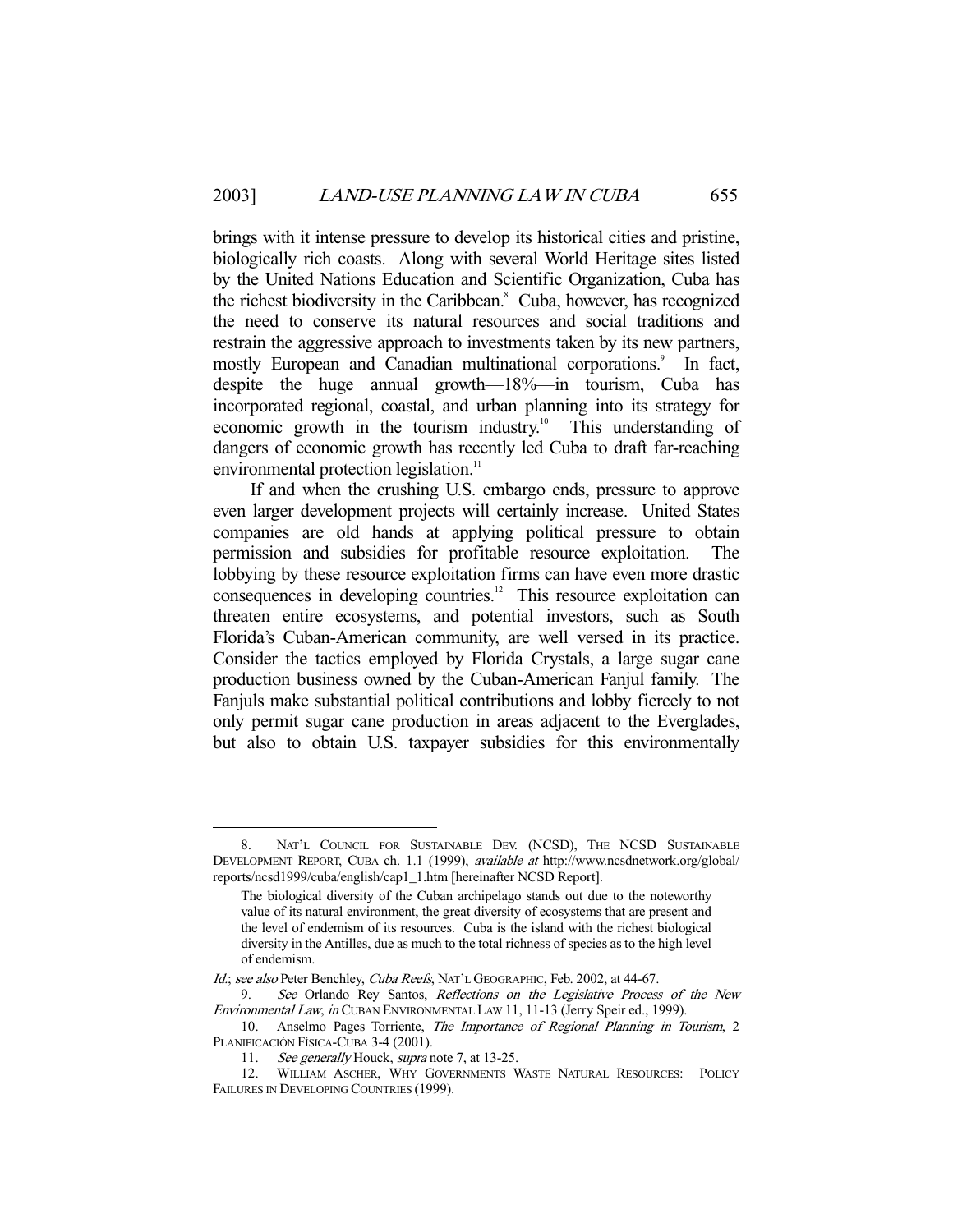devastating land use.<sup>13</sup> Whether Cuba is prepared for the U.S. brand of corruption and how Cuba will approach this new pressure will be critical to efforts to protect the pristine coasts, social traditions, and abundant biodiversity of a country that is, so far, relatively unscathed by modern Western capitalism.

 One of the keys to avoiding environmental degradation and socioeconomic impacts from investment and development is the environmental planning and project approval process. In Cuba, this is a multitiered process in which the Foreign Ministry, the IPF, the CITMA, and local municipalities play coordinated, and surprisingly cooperative, roles in managing the approval process. While the economic review process is the first step for investors, the land-use planning project review and the environmental impact assessment (EIA) and environmental licensing processes are the basis for environmental planning in Cuba. Land-use planning has been used as a tool to regulate development in Cuba for almost forty years; the EIA process, however, is a relatively new tool. These two systems have been integrated to create the core planning process, which will determine how successful Cuba will be in trying to achieve sustainable development.

 Cuba's land-use planning law is a combination of a Latin American administrative structure and socialist centralized planning. Indeed, the Central Planning Board was founded shortly after the Revolution and dictated economic decision making until 1996, when it was abolished in favor of the more modern Ministry of Foreign Investment and Economic Cooperation (MIEC). $<sup>14</sup>$  The EIA system is a product of the modern</sup> international environmental law movement. Cuba has merged these two environmental planning systems into a single, integrated system that currently places as much emphasis on environmental, social, and quality of life factors as it does on economic growth. This planning system has far-reaching potential to manage the investment and growth that the twenty-first century will bring to Cuba, and could potentially serve as a model for other developing nations.

 This Article will argue that recent Cuban efforts to draft comprehensive and progressive environmental laws now provide a legal and moral framework to withstand the lobbying and public relations efforts that accompany massive investments from large, savvy U.S. and European developers. This Article will attempt to explain the Cuban

<sup>13.</sup> Joseph Mann, The Fanjul Power Circle, SUN-SENTINEL (Fort Lauderdale, Fla.), June 30, 2002, at 3F. For example, the Fanjul sugar companies donated more than \$1.2 million in "soft" money to both parties since the 1998 election cycle. Id.

<sup>14.</sup> See Houck, supra note 7, at 30.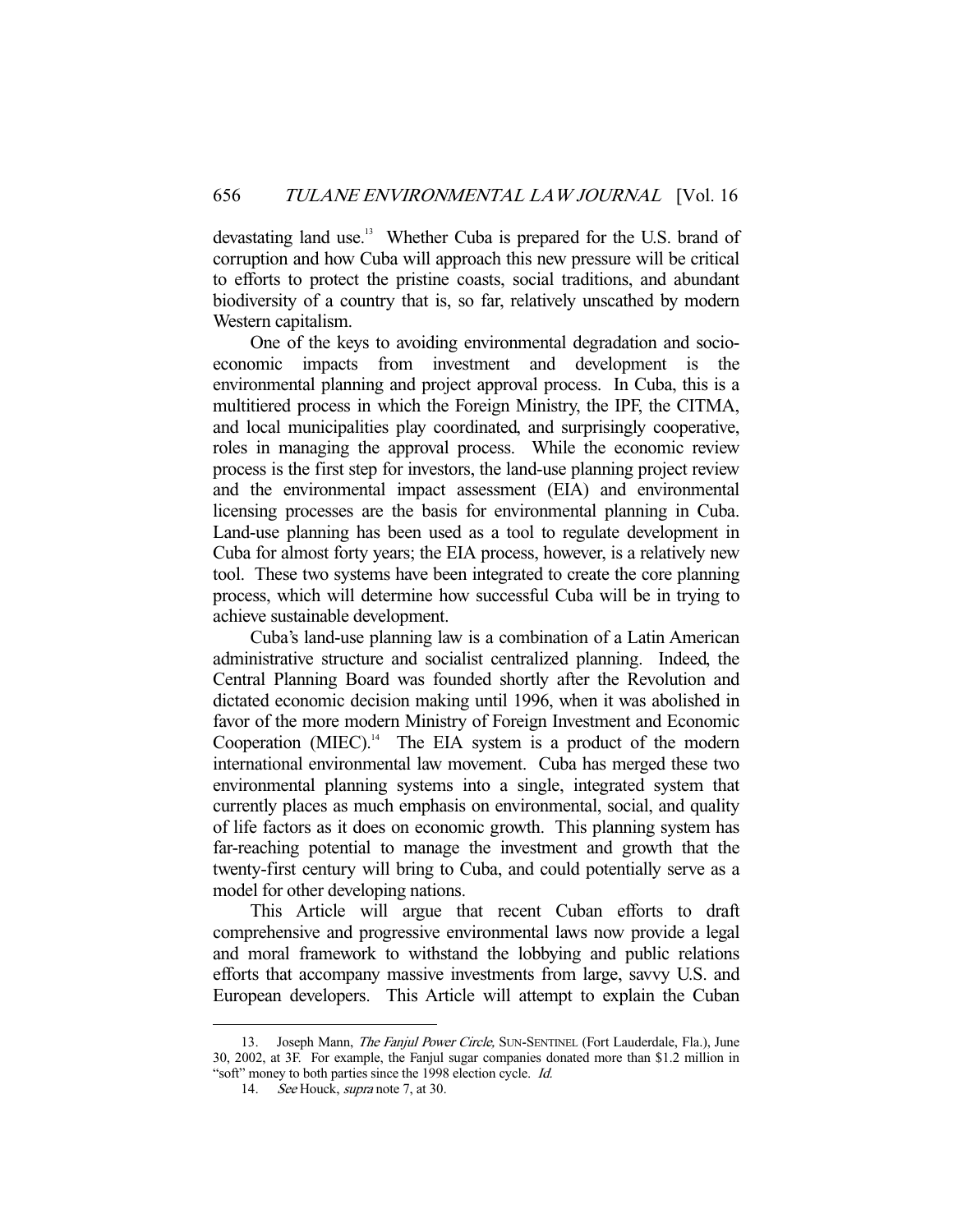government's project approval process in which economic, geographical, environmental, and social factors are weighed in a three-tiered planning process.

 Focus will be placed on the legal framework for the project approval aspects of land-use and environmental planning, specifically the land-use planning approval process ("microlocalization") and the EIA process. For context, there will be an explanation of general plan approval and of the economic approval required under the Foreign Investment Law.15 The main analysis, though, covers the formation of the land-use planning and EIA systems, a description of their separate elements, and a critique of those areas where the planning process may still have gaps. For instance, the Cuban environmental planning system does not adequately integrate public review into the project decision-making process, a step that is typically necessary for a successful EIA process.

 In describing these two planning systems, the author will compare the Cuban systems to other environmental planning processes in the Western Hemisphere, particularly those in Mexico and California. An example of the difference between the U.S. and Cuban approaches to land-use planning is that in Cuba, much more emphasis is placed on ensuring growth management, whereas in the United States, adherence to zoning restrictions is still the focus of land-use law in most municipalities. This Article will discuss the current implementation of the land-use and EIA laws and a prognosis of the future of this planning system given the potential and welcomed end to the U.S. economic embargo.

 The Conclusion will discuss cultural and political limits to unbridled U.S. investment in Cuba and will explain how the Cuban landuse and EIA project approval processes provide the legal base for a development project approval system where environmental and social factors are effectively incorporated into economic decision making.<sup>16</sup> This legal base and a continuation of Cuban political will to implement the planning system can establish an innovative framework for assisting the Cuban government in protecting its environmental, historical, and social heritage, while pursuing sustainable economic development.

 <sup>15.</sup> See Ley de la Inversión Extranjera, LEY NO. 77 [Foreign Investment Law, LAW NO. 77] (1995) (Cuba).

 <sup>16.</sup> This Article will focus on infrastructure or large urban development project approval, as opposed to individual property building permit approval.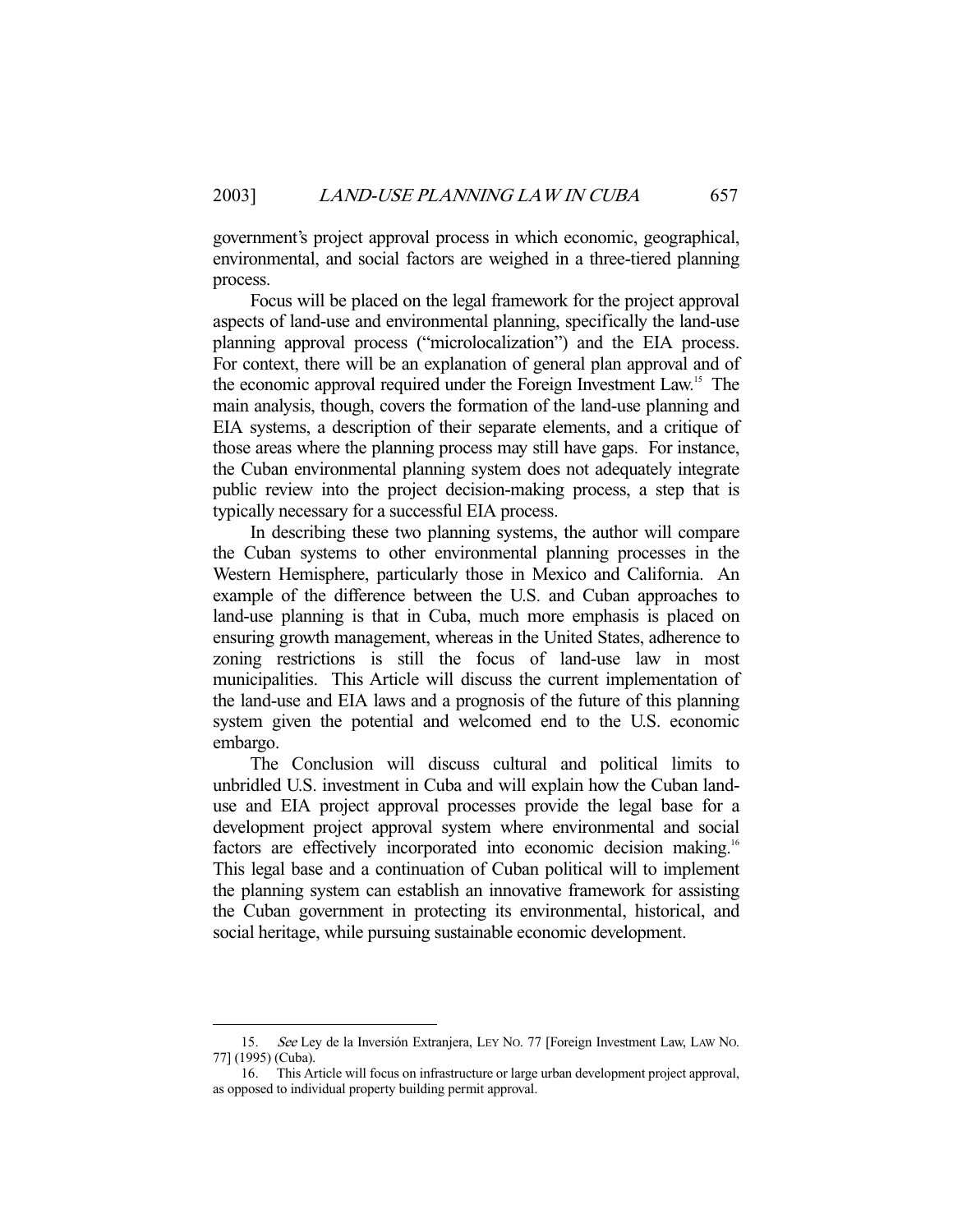## II. PROJECT APPROVAL—GEOGRAPHICAL, FINANCIAL, AND INFRASTRUCTURE REVIEW

 Modern land-use planning laws were first established in Cuba in 1960, only one year after the Cuban Revolution, and a decade before the first international environmental conference in Stockholm. The EIA process, however, was put into place forty years later upon passage of Law No.  $81<sup>17</sup>$  and Resolution No. 77/99.<sup>18</sup> These two systems have been developed, revised, and integrated to form the backbone of the project approval process in Cuba.

 Cuba's first land-use plan, "The Beautification and Enlargement of Havana," was, as its name suggests, somewhat limited in scope.<sup>19</sup> Later, under the late-Dictator Fulgencio Batista, a National Planning Board developed the "Havana Development Plan" in 1957.<sup>20</sup> Both plans focused on economic growth and linear expansion.<sup>21</sup> But there was little done in the way of systematic or growth management planning in Cuba until after the 1959 Revolution. The Cuban Revolution, of course, was a revolution in thought as well as a change in political and economic systems. Cuba's approach to planning was heavily influenced by the Communist principles of the Soviet Union, which supported Cuba's economic development efforts in the early 1960s.<sup>22</sup> Indeed, all land was nationalized in 1961.<sup>23</sup>

 Central planning in the former Soviet Union was mainly an economic exercise limited to production goals.<sup>24</sup> In the United States,

 <sup>17.</sup> Ley del Medio Ambiente, LEY NO. 81 [Environmental Law, LAW NO. 81] (1997) (Cuba), translated in CUBAN ENVIRONMENTAL LAW, supra note 9, at 21-58.

 <sup>18.</sup> Reglamento del Proceso de Evaluación de Impacto Ambiental, RESOLUCIÓN NO. 77/99 [Environmental Impact Assessment Regulations, RESOLUTION NO. 77/99] (1999) (Cuba).

 <sup>19.</sup> Héctor Cuervo Masoné et al., 40 años de la planificación física en Cuba [40 Years of Physical Planning in Cuba], 1 PLANIFICACIÓN FÍSICA-CUBA 3-4 (2001).

<sup>20.</sup> Id. at 4. Centralized planning has traditionally been very common in Latin America, where ministries of planning, national plans, and regional planning projects are the norm. See, e.g., Ministry of Planning and Cooperation in Chile, at http://www.mideplan.cl/sitio/Sitio/ (last visited June 21, 2003); Ministry of National Planning and Political Economy in Costa Rica, at http://www.mideplan.go.cr/ (last visited June 21, 2003); Ministry of Sustainable Development and Planning in Bolivia, at http://www.ebrp.gov.bo/PDFS/PROGSEGMUNEBRP.PDF (last visited June 21, 2003).

<sup>21.</sup> Masoné et al., *supra* note 19, at 4.

 <sup>22.</sup> The first head of the Cuban Department of Industrialization after the Revolution was Ernesto "Che" Guevara. Che was one of the most radical of the Marxists in early revolutionary Cuba and along with Fidel Castro, pushed the Cuban government to adopt Soviet- and Maostyled communism. ANDERSON, supra note 1, at 442-46.

<sup>23.</sup> David Israelson, U.S. Blacklists Canadians—Mining Firm Targeted for Ties to Cuba, TORONTO STAR, July 11, 1996, at A1.

<sup>24.</sup> See generally DON LAVOIE, RIVALRY AND CENTRAL PLANNING: THE SOCIALIST CALCULATION DEBATE RECONSIDERED (1985).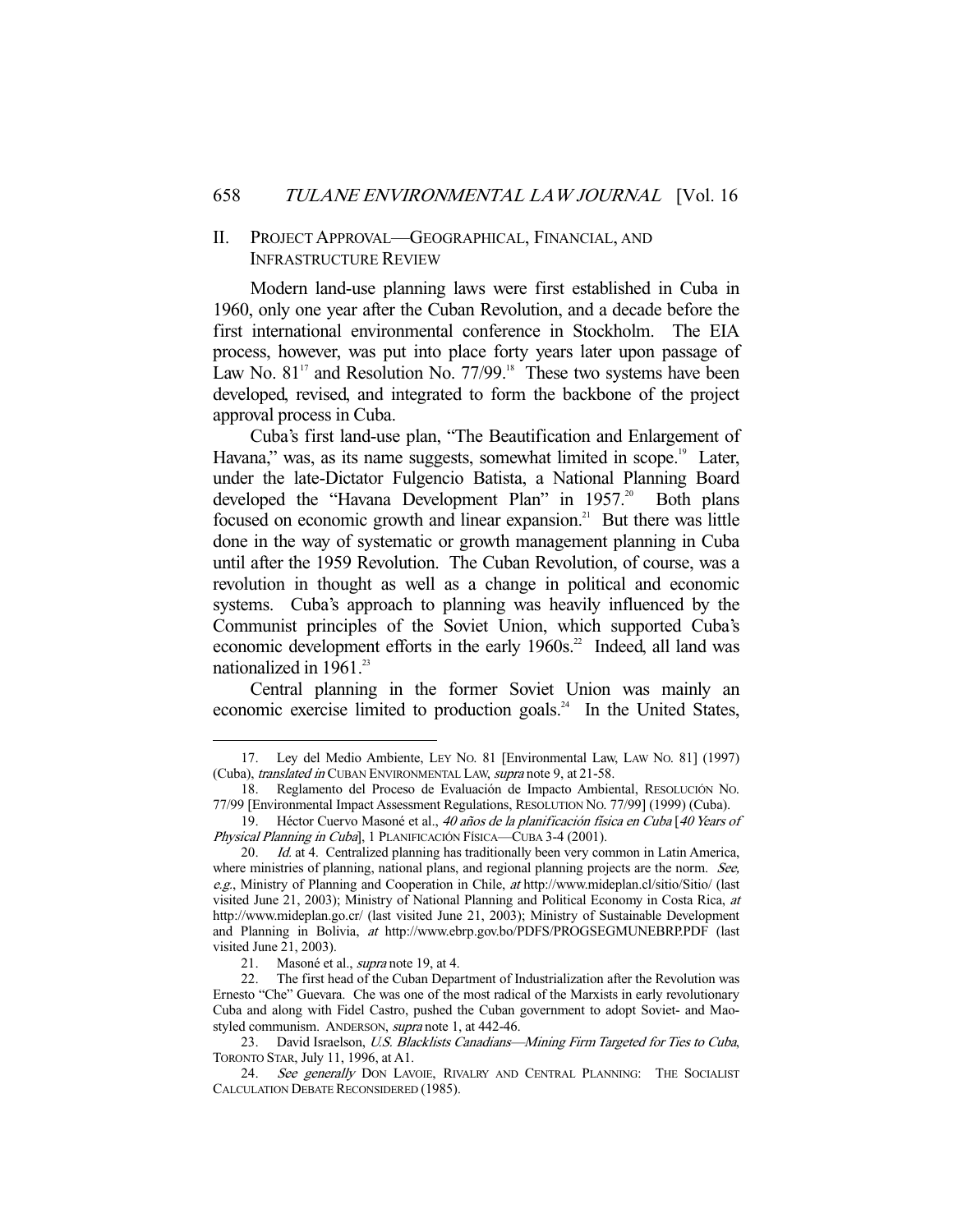Soviet "central planning" is often used as a term to ridicule limits or regulations on industry. But in Cuba, a country known for adopting the most useful ideas of its visitors,<sup>25</sup> central planning was an idea that could be combined with Latin American, and particularly Cuban, ideas to provide long-term growth management and economic development.<sup>26</sup> The Cubans went beyond simply renaming the National Planning Board the Central Planning Board; they also incorporated a more systematic, long-term approach to economic and land-use planning. For example, housing and demographics became an area of concern and emphasis.<sup>27</sup> At times, Cuban approaches combined Soviet and Western-style planning. The results of that large-scale planning mentality can be seen in the numerous 1970s-era large apartment blocks surrounding Havana, which are similar to housing projects built in the 1970s' urban and urban fringe areas in the former Soviet Union, Western Europe, and the United States.

 In the 1970s, Cuba conducted a top-to-bottom assessment of land use and political and administrative organization, which resulted in sweeping changes, including: splitting the existing seven colonial era provinces into fourteen provinces based on population and transportation access; establishing the IPF; and converting municipal urban affairs offices into Municipal Offices of Architecture and Urban Planning.<sup>28</sup> Cuba also attempted to decentralize economic growth so that it did not follow the Latin American experience of massive investment in capital cities such as Mexico City, Mexico, and Lima, Peru, followed by unbalanced growth and massive immigration to the capital cities by the jobless in rural parts of those countries.<sup>29</sup> While Cuba did not face the political tumult, large population growth, or economic swings of the rest of Latin America in the 1970s and 1980s, its planners were very aware of the rapid growth of unmanageable, crime ridden, and polluted shantytowns in other Latin American countries.<sup>30</sup> Cuban planners integrated demographics and economics into their planning to avoid the urban problems that came with migration from rural areas.<sup>31</sup>

 <sup>25.</sup> LOUIS A. PÉREZ JR., ON BECOMING CUBAN: IDENTITY, NATIONALITY, AND CULTURE 279 (1999).

 <sup>26.</sup> Interview with Carlos Rodriguez, supra note 4.

<sup>27.</sup> Concepcion Alvarez Gancedo, The Settlement System: Theory, Application and Challenges, 2 PLANIFICACIÓN FÍSICA—CUBA 60-61 (2001).

<sup>28.</sup> See Houck, supra note 7, at 21.

 <sup>29.</sup> FRANCIS M. DENG, UNITED NATIONS COMM'N ON HUMAN RIGHTS, INTERNALLY DISPLACED PERSON, PROFILES IN DISPLACEMENT: PERU E/CN.4/1996/52/Add.1 (1996).

 <sup>30.</sup> See Interview with Carlos Rodriguez, supra note 4.

 <sup>31.</sup> Agrarian reform was the "genesis" of the Cuban Revolution and Cuba concentrated much of its development efforts in the last forty years on improving the lot of the rural poor, so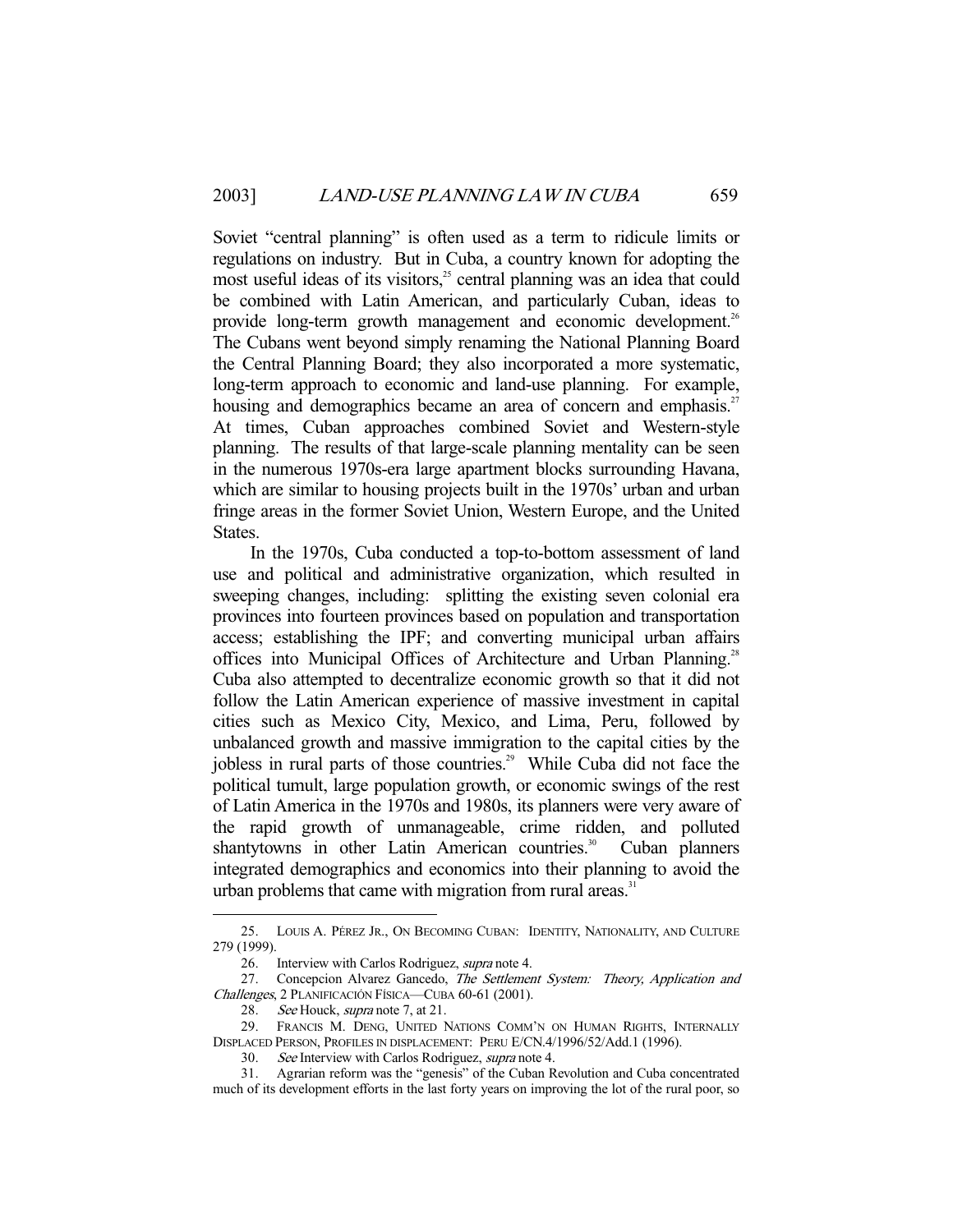Therefore, while the Cuban planning model owes much to Soviet central planning, Spanish colonial centralization of administrative authority, and western European notions of urban planning, it owes much more to the ideas and implementation of Cuban socialist economic thought and the pragmatic attempts to avoid the difficult problems of its neighbors.

#### III. GEOGRAPHICAL—LAND-USE PLANNING LAW IN CUBA

## A. Legal Systems and Planning

 Civil law systems, much like the common law systems in England and the United States, normally require legislative authority to enable government agencies to act. Civil law systems, however, are normally much less forgiving of legislative lapses, and usually require code sections that issue specific mandates before government agencies can act. Federal agencies in the United States normally have more discretion to interpret the law and act in a quasi-legislative manner to implement broadly worded laws than government agencies in civil law countries. Cuban land-use planners, however, did not wait for a legal framework to begin mapping and zoning Cuban territories and cities. Following agrarian and industrial reform in the 1960s, the Cuban government established the Central Planning Board, a national economic and landuse planning agency, in 1976. In 1985, local planning agencies, Municipal Offices of Architecture and Urban Planning, were founded. From 1976 through the 1980s, over 150 regional and general plans were prepared in Cuba.<sup>32</sup> The long-range planning that was the hallmark of a Soviet-style command economy was applied to land-use planning. Cuban land-use planners, therefore, have had the support of the government in their use of long-range and forward-thinking growth management tools.

 One advantage that Cuban planners have over their counterparts in the United States is that they do not have to worry about infringing on private property interests. In the United States, land-use planners must always be aware of the constitutional requirement that property owners be fairly compensated for the taking of their property.<sup>33</sup> While U.S. governmental entities have the authority to regulate land uses under their police powers, they must constantly be aware of their constitutional

urban planners may not have faced the pressures of immigrating landless peasants. See ANDERSON, supra note 1, at 405.

 <sup>32.</sup> See Mansoné et al., supra note 19, at 6.

 <sup>33.</sup> U.S. CONST. arts. 5, 14.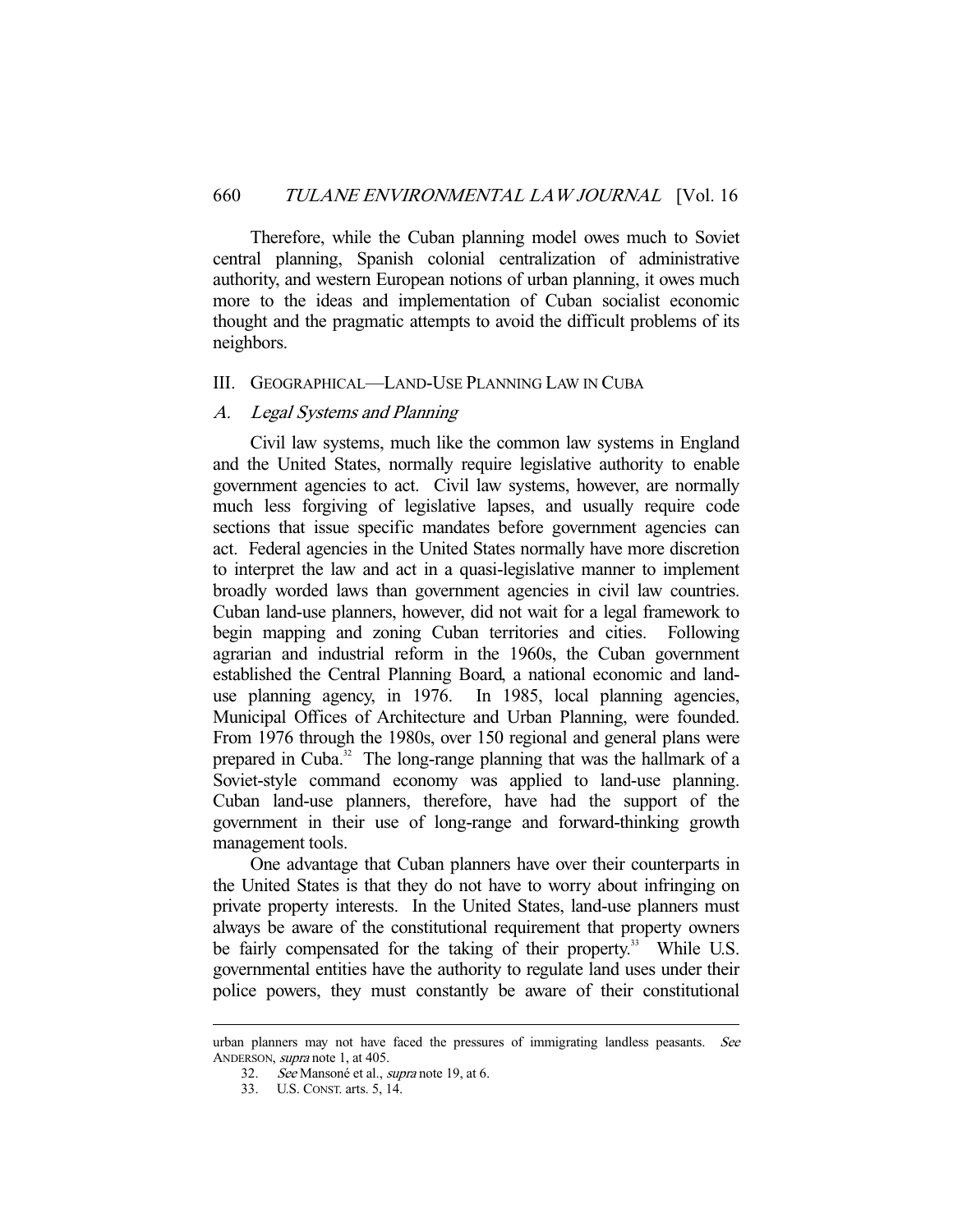limits.<sup>34</sup> In preparing general plans and denying project approval, Cuban governmental agencies can make land-use decisions without the fear of lawsuits objecting to their actions because there are no private property interests in Cuba.<sup>3</sup>

## B. General Plans

 By the time Cuba approved Decree No. 21, which was the prime regulatory authority for regulating land-use planning in Cuba, in 1978, the practice of land-use planning had already outstripped its original statutory authority. Decree No. 21 codified some of the practices and established the types of planning documents used in Cuba: a national plan, regional plans, urban direction plans, zoning and urban plans, and investment localization (or project location approval). The requirements for the enactment and implementation of these plans, however, were not clearly described in Decree No. 21. Following a national federal and provincial political reorganization in 1994, Decree Law No. 147 amended Decree No. 21 to clarify the administrative roles of the national and municipal offices of the IPF in preparing general and urban plans and in granting project approvals.<sup>36</sup> Decree Law No. 147 provides that the IPF prepare regional and urban plans, prepare land-use ordinances, and administrate the land-use permit approval program, or "localization."<sup>37</sup> Regional schemes generally set up a framework for local plans and identified the location of existing industrial, agricultural, and urban characteristics in a metropolitan area.<sup>38</sup> General direction plans are similar, but are focused at an urban level. These plans also require that methods for environmental protection be included.<sup>39</sup> The zoning and urban plans are substantially more detailed and are similar to what is referred to as a general plan in California.<sup>40</sup>

 Cuba has approved 80 regional and urban general plans at the municipal level and 52 regional and urban tourist area plans. Cuba has

 <sup>34.</sup> Village of Euclid v. Ambler Realty Co., 272 U.S. 365, 396 (1926); see ROBERT ELLICKSON & VICKI L. BEEN, LAND USE CONTROLS: CASES AND MATERIALS 85-234 (2000).

<sup>35.</sup> See Winfield, supra note 5 (quoting the United Nations Development Program).

 <sup>36.</sup> Comite Ejectutivo del Consejo de Ministros, DECRETO-LEY NO. 147 (2000).

 <sup>37.</sup> Id. arts. 4-6, 10.

 <sup>38.</sup> Reglamento Sobre la Planificación Física, DECRETO NO. 21 [Physical Planning Regulations, DECREE NO. 21], art. 9 (1978) (Cuba).

 <sup>39.</sup> Id. art. 12.

 <sup>40.</sup> CAL. GOV'T CODE § 65300 (2002). California cities must adopt general plans with certain required elements. General plans have been analogized to a "constitution for all future developments." J. LOFTIN, CALIFORNIA LAND USE 173 (1994) (citing O'Loane v. O'Rourke, 42 Cal. Rptr. 283, 288 (1965)).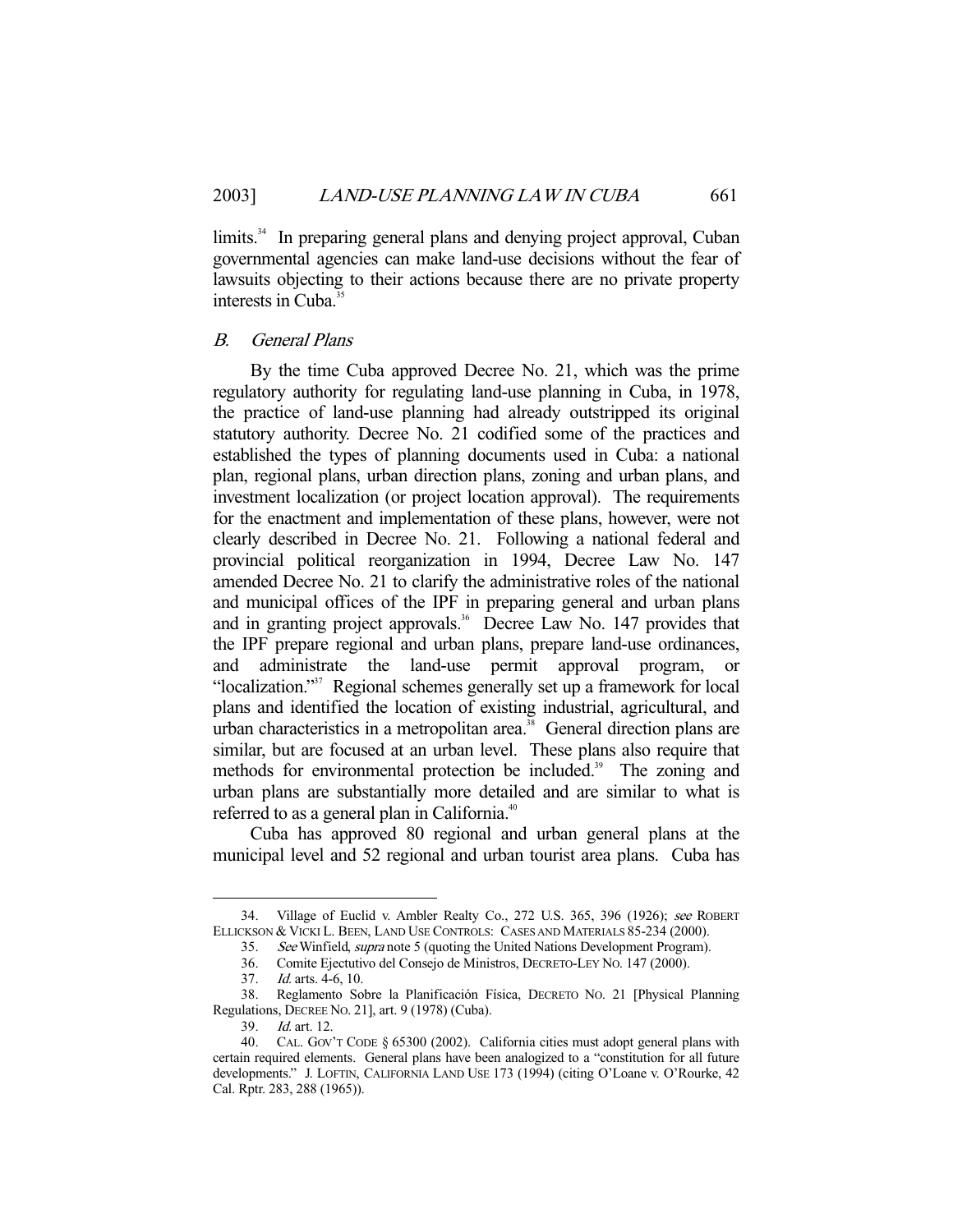also prepared regional schemes or outlines for each of the 14 provinces.<sup>41</sup> The City of Havana, for example, has prepared a very detailed and complex general direction plan or "Esquema," which proposes a longterm economic, social, and environmental vision. For instance, the city is separated into three semi-circle zones, radiating from Old Havana. The first zone contains the historical, commercial, and residential areas. The second zone is where new industrial and residential development will be sited. The third zone is an area that will be preserved and reforested for use as a greenbelt, a recreation area, and a watershed area.<sup>42</sup> There is also an urban general plan for Havana in which zoning, infrastructure, services, growth limits for neighborhoods, and environmental protection measures are all set out in detail. For example, the precise location of the urban underground and streetcar system is set out in this plan.

## C. The Project Approval Process

 The project approval process under Decree No. 21 and Decree No. 272 is referred to as "investment localization."43 Infrastructure projects, industrial plants, and tourism development projects are subject to this permitting process.<sup>44</sup> This project approval process is a two-step process: the first step is "macrolocalizacion," in which the Ministry of Planning considers whether the proposed project is appropriate for its proposed location or whether another city, territory, or zone may be preferable.<sup>45</sup> Applications for macrolocalization are submitted to the IPF in the Ministry of Planning, which has substantial authority to relocate private development and public infrastructure projects to locations other than those that were proposed.<sup>46</sup> On its face, this power gives the government the legal authority to engage in socialist-style central planning. However, in practice, the process simply gives the planners the authority to

 <sup>41.</sup> Masoné et al., supra note 19, at 10. Direct translations of terms used in Cuba for planning can create confusion. "*Planificación Física*" is directly translated as physical planning but it really encompasses the entire academic and policy field of economic and geographical planning. Traditionally, planificación física did not address environmental issues such as biodiversity or water and air quality. "Urbanismo" is the field of urban planning. "Ordenamiento Territorial," while equivalent with the wide-ranging Planificación Física in many Latin American countries, is used in Cuba to denote regional planning.

 <sup>42.</sup> Presentation by Architect Aracelis Garcia, Department of Physical Planning, Province of Havana (Aug. 13, 2002).

 <sup>43.</sup> Comite Ejectivo del Consejo de Ministros, DECRETO NO. 272 [Regional Urban and Planning Enforcement, DECREE NO. 272], arts. 4-25 (2001) (Cuba); DECRETO NO. 21, arts. 16-18.

 <sup>44.</sup> DECRETO NO. 21, art. 33.

 <sup>45.</sup> Id. art. 17.

 <sup>46.</sup> Id. art. 32.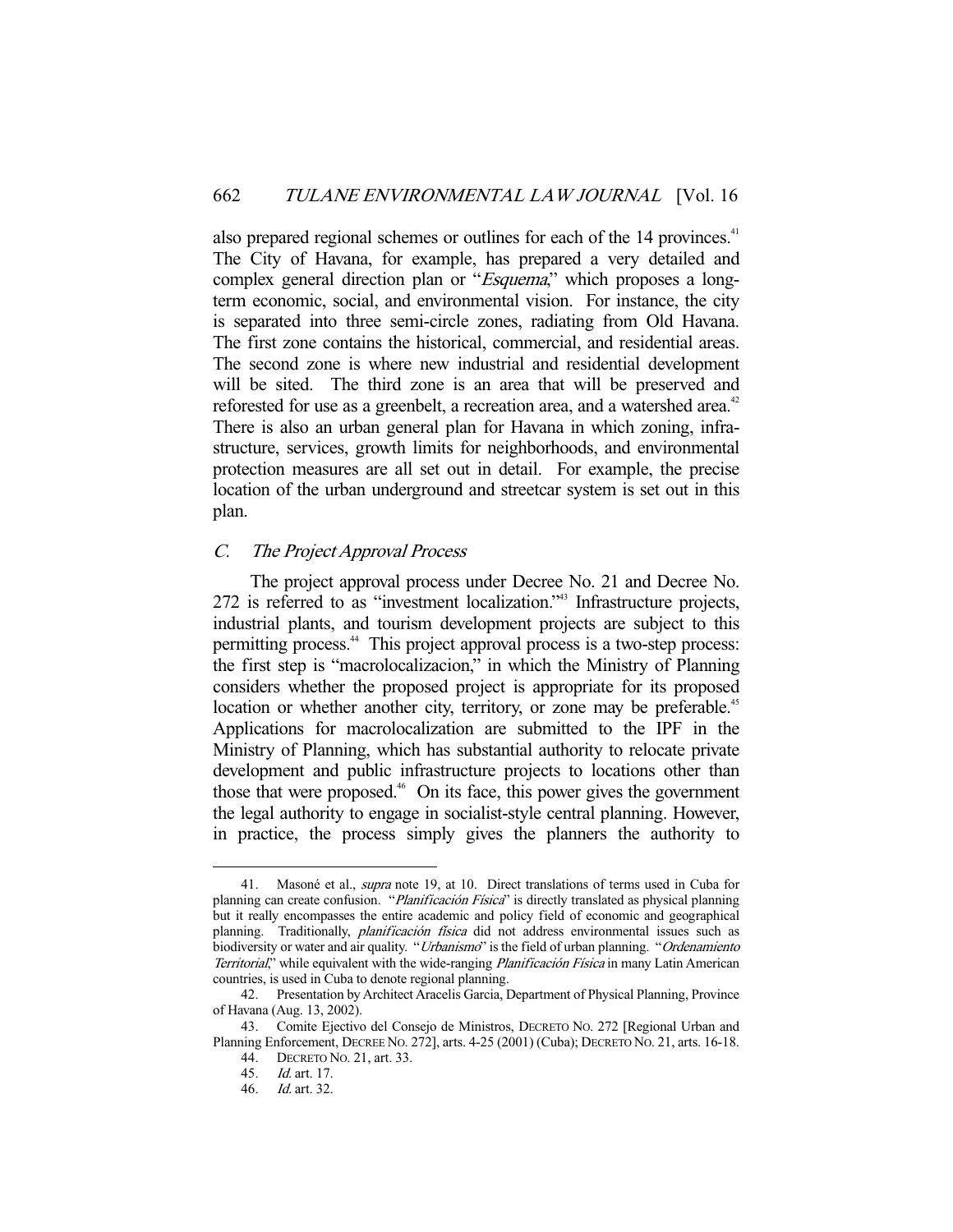consider alternative project locations. Such authority is not substantially different from those of certain agencies in the United States, such as the California Energy Commission, which is tasked with energy planning and siting in California.<sup>47</sup>

 The second step of project approval consists of "microlocalization," which has two steps of its own. The first step is the area study, in which technical and financial data is reviewed and approved. The second step is the microlocalization study, in which the proposal's technical data is scrutinized with regard to its ability to comply with health and planning standards and the appropriateness of the proposed location within a given municipality.<sup>48</sup> The microlocalization process gives municipal IPF units substantial influence in deciding where a project will be sited within a city or province.

 Microlocalization applications are submitted to the municipality's local IPF office. Article 16 and article 37 of Decree No. 21 state that project selection should satisfy the objectives and principles of the landuse planning process, but does not specifically state that a project must comply with zoning and urban plans. Therefore, local IPF officials have a great deal of discretion in determining whether a project complies with the local land-use plan. Moreover, there is no specific regulatory process by which such a decision can be appealed by the project proponent or the public.<sup>49</sup> While Decree No. 21 does not require interagency consultation, the IPF and the municipal IPF units do routinely consult with CITMA regarding the environmental impacts of the proposed project. IPF municipal units consult with CITMA's Center for Inspection and Control (CIC) at the macrolocalization level and with the local CITMA office, or "delegation," during the microlocalization process. $50$ 

 IPF units in each municipality are charged with granting and enforcing the microlocalization permits.<sup>51</sup> These units are authorized to fine permit violators up to 10,000 pesos and the IPF units have the power to order demolition of a noncomplying project.<sup>52</sup> These enforcement mechanisms, however, are rarely carried out due to a lack of financial

 <sup>47.</sup> The Warren-Alquist State Energy and Conservation and Development Act, CAL. PUB. RES. CODE § 25000-25008.5 (Deering 1993 & Supp. 2002). The Energy Commission is a "one stop" shop for determining siting of power plants and compliance by those plants with California environmental statutes. Id.

 <sup>48.</sup> DECRETO NO. 21, art.18.

 <sup>49.</sup> Presentation by Dr. Silvia Alvarez Rosell, Director, Center for Inspection and Control, CITMA (Sept. 15, 2002).

 <sup>50.</sup> Id.

 <sup>51.</sup> DECRETO NO. 21, art. 40.

 <sup>52.</sup> Comite Ejectivo del Consejo de Ministros, DECRETO NO. 272 [Regional Urban and Planning Enforcement, DECREE NO. 272], arts. 4-25 (2001) (Cuba).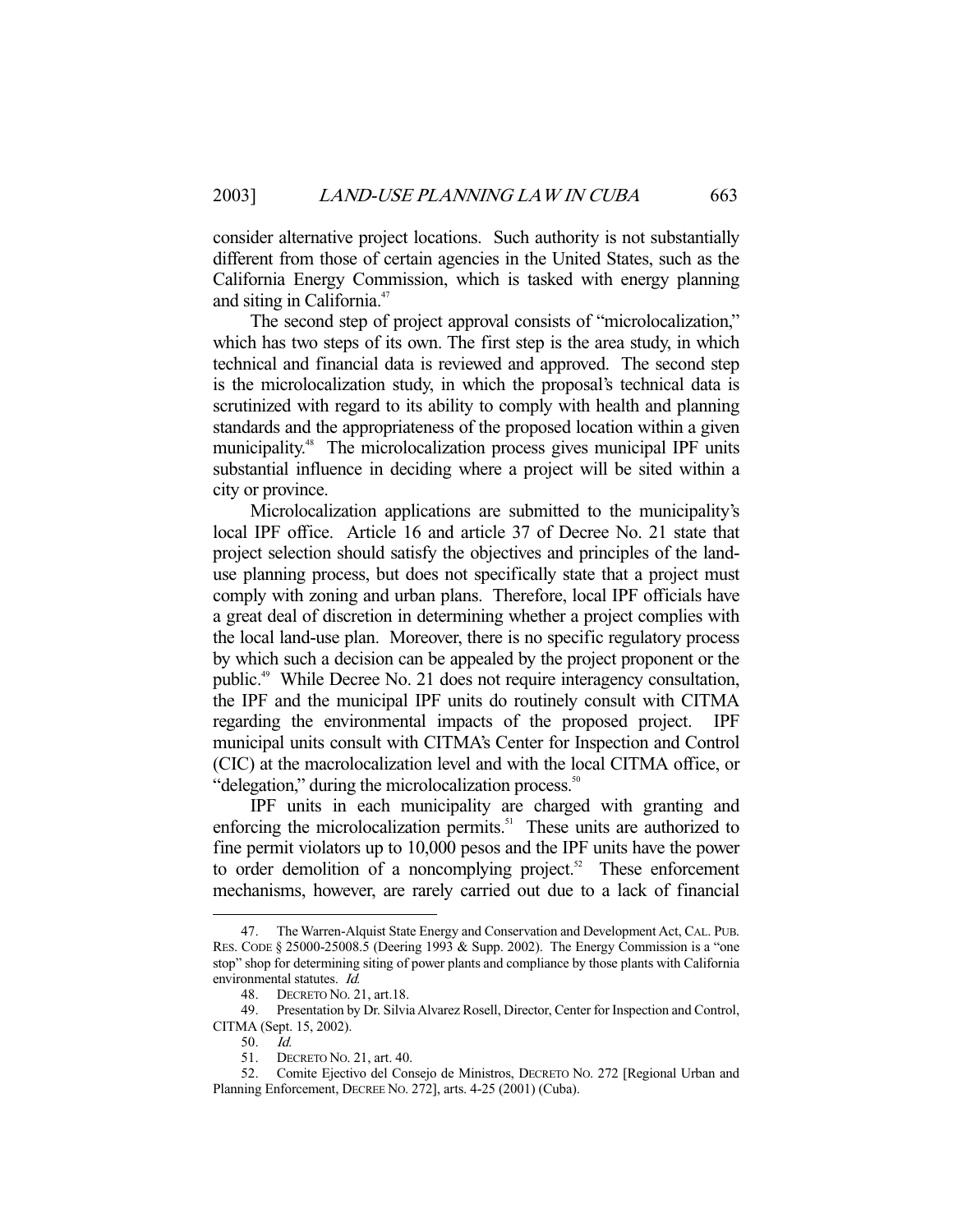and staff resources necessary for effectively reviewing permit compliance. This lack of resources also means that a large amount of homeowners and businesses do not even apply for permits when renovating or expanding their homes.<sup>53</sup> New land-use planning enforcement regulations have recently been passed, providing more enforcement tools for IPF units.<sup>54</sup> However, without new resources, it is doubtful if the current emphasis on general direction plan implementation will shift to the effective enforcement of existing urban general plans.

 Another characteristic of the Cuban land-use planning system is the large amount of discretion given to the municipal IPF units. This ample discretion differs markedly from the adherence that local planning officials in the United States are supposed to keep with detailed zoning and building codes. In California, land-use decisions must comply with the relevant municipalities' zoning code and general plan,<sup>55</sup> and, if in a coastal zone, with the policies of the coastal management plan.<sup>56</sup> If an applicant wants to deviate from the existing general plan or zoning restriction, he normally must make a request for a variance, notify any neighbors, and submit information to the local planning board which holds a public hearing on the issue.<sup>57</sup> The decision in Cuba of whether to permit an activity that may not be in accordance with a general direction or urban general plans, however, does not appear to be subject to a regulatory process, to public notice requirements, or approval in court.<sup>58</sup>

 Project approval within the land-use planning process in Cuba, therefore, does not focus on zoning issues such as density, property use, and site development.<sup>59</sup> Rather, the Cuban land-use planning system emphasizes growth management and, in some circumstances, growth control. That a particular project does not conform exactly with the general plan does not seem as important to Cuban planners as the implementation of the general vision formulated by planners for a city or region. This emphasis on long-term plan implementation differs greatly from the prohibitive nature of land-use planning in the United States. Indeed, zoning maps in the United States are often thought of as "first

<sup>53.</sup> Interview with Juan Herrera, *supra* note 4.

 <sup>54.</sup> DECRETO LEY NO. 272.

 <sup>55.</sup> CAL. GOV'T CODE §§ 65850(a), 65860(a)(ii) (Deering 1987); Tupango Ass'n for a Scenic Cmty. v. County of L.A., 231 Cal. 3d 506, 517 (1974).

 <sup>56.</sup> California Coastal Act of 1976, CAL. PUB. RES. CODE §§ 30200-30265.5 (Deering 1993 & Supp. 2002).

 <sup>57.</sup> CAL. GOV'T CODE §§ 65090-65096 (Deering 1987 & Supp. 2002).

 <sup>58.</sup> See City of Chicago v. Stratton, 44 N.E. 853, 854-55 (Ill. 1896); CAL. GOV'T CODE § 65009(b)(2). Article 24 of Decree No. 272 does allow appeal to the immediate supervisor of the IPF official who assessed the fine.

<sup>59.</sup> See generally DANIEL MANDELKER, LAND USE LAW 143-44 (1993).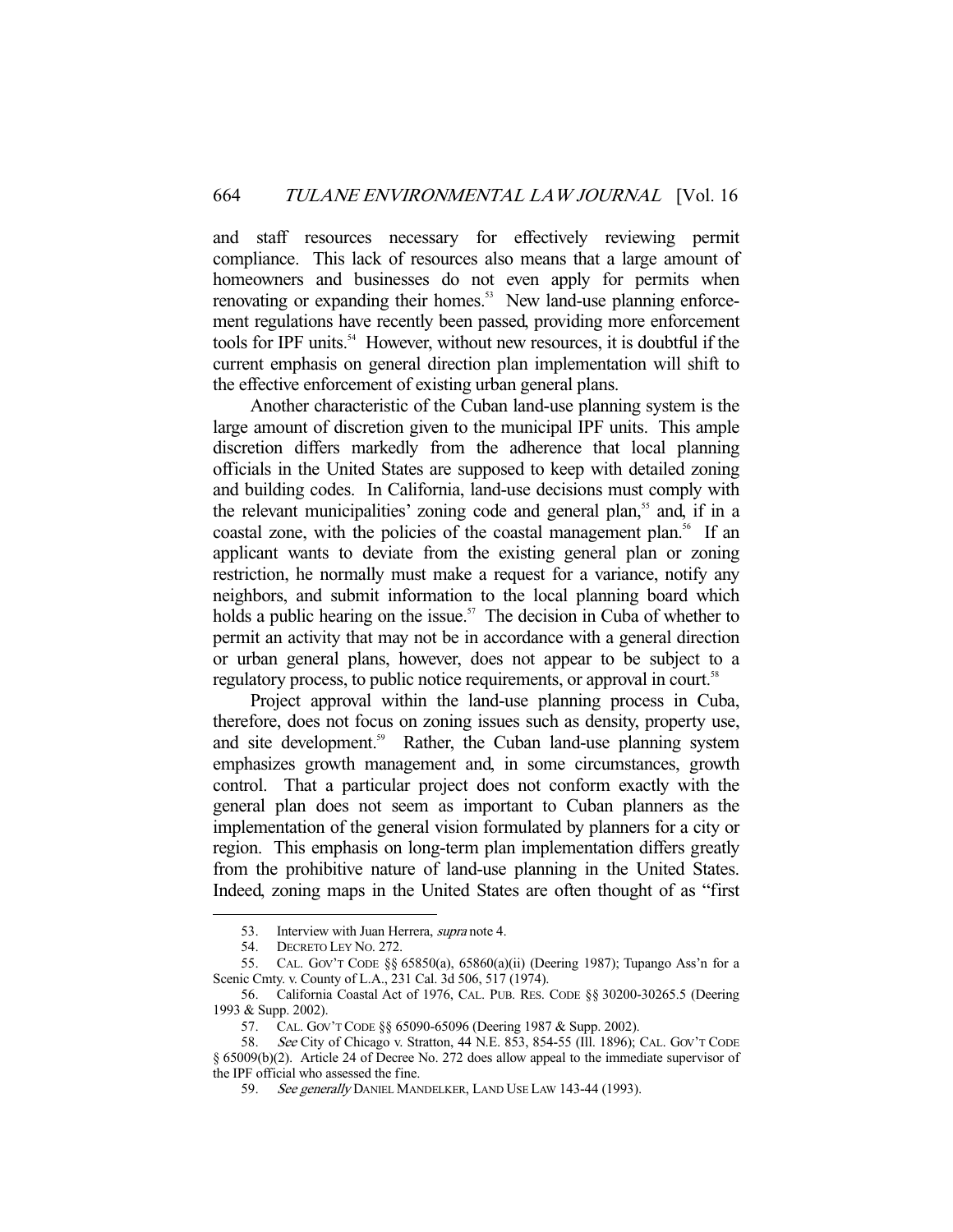offers" where cities and land developers engage in a political bargaining process. This political process makes effective use of comprehensive planning and growth management to achieve desired land-use patterns difficult in the United States. This broad vision of growth control in Cuba owes much to the socialist vision of central planning, the Latin American approaches to planning, and, perhaps, to cultural and sociopolitical preferences of Cubans. Skeptics of growth management<sup>60</sup> would do well to note the successes of the Cuban system in which forty years of experience and reassessment combined with a focus on comprehensive planning and flexibility in permitting has brought about land-use planning that does successfully forecast and provide for demographic and technological change.

## IV. FINANCIAL—FOREIGN INVESTMENT LAW

 The Foreign Investment Law's primary goal is to promote and stimulate foreign investment in Cuba.<sup>61</sup> However, unlike most economic stimulus legislation, the Foreign Investment Law, Law No. 77, contains a chapter specifically dedicated to ensuring environmental protection.<sup>62</sup> Law No. 77 reflects both the socialist nature of the Cuban economic system and its movement toward encouraging private investment and privately run enterprises. Much of Law No. 77 defines the legal and financial structure of joint ventures between foreign businesses and the parastatal corporations that are entities of various Cuban ministries.<sup>63</sup> While foreign companies may operate private companies in Cuba, the Foreign Investment Law is oriented at the joint venture in which the Cuban government has substantial authority to approve financial arrangements and negotiate potentially favorable terms regarding profit sharing,<sup>64</sup> insurance,<sup>65</sup> and treatment of employees.<sup>66</sup>

 A significant component of the project negotiation and project approval process for all foreign investment is the involvement of CITMA. Chapter 16 of the Foreign Investment Law states that the MIEC

<sup>60.</sup> See ELLICKSON & BEEN, *supra* note 34, at 76 ("Skeptics of command and control regulation assert that public planners are unlikely to have the knowledge, incentives and legitimacy to succeed at comprehensive planning.")

 <sup>61.</sup> Ley de la Inversión Extranjera, LEY NO. 77 [Foreign Investment Law, LAW NO. 77] (1995) (Cuba).

 <sup>62.</sup> Id. ch. 16 (environmental protection).

<sup>63.</sup> See id. ch. III (investment guarantees); id. ch. 5 (foreign investment); id. ch. VIII (negotiating and authorizing foreign investment).

 <sup>64.</sup> Id. arts. 23-24.

 <sup>65.</sup> Id. arts. 45-47.

 <sup>66.</sup> Id. arts. 31-37.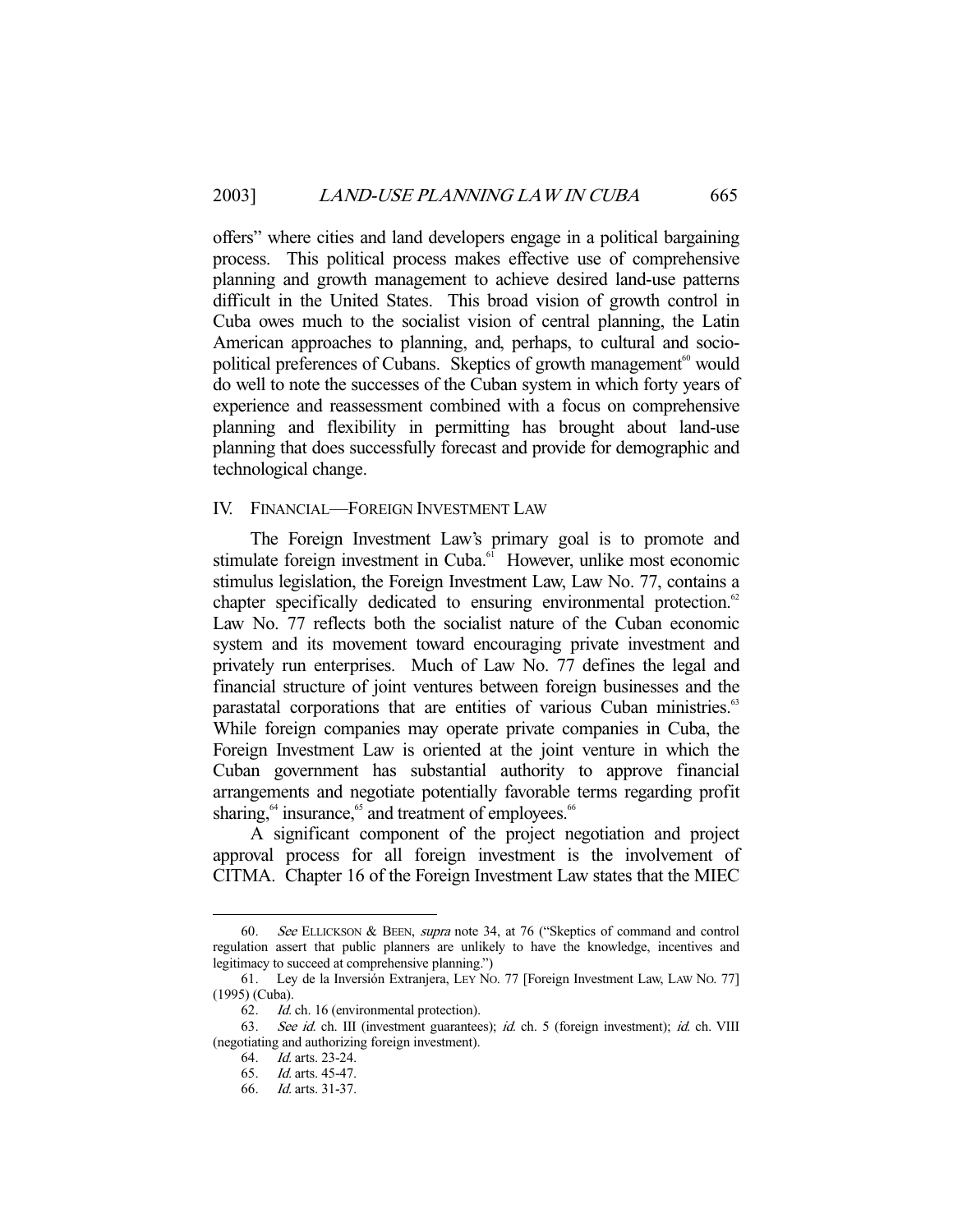will submit foreign investment project proposals to CITMA for consultation regarding a project's potential environmental impact and whether the project will require an environmental impact study (EIS) as required by the procedures controlling the granting of an environmental license.<sup>67</sup> Even more importantly, article 56 states that CITMA dictates the mitigation measures necessary to deal with the environmental damage caused by foreign investment projects.<sup>68</sup> This chapter not only confirms that CITMA is the lead agency for deciding whether or not to approve the environmental license, it also gives CITMA a critical, early role in the investment process, a role that is simply unheard of in most countries, especially the United States.<sup>69</sup>

 Agenda 21, the United Nations sponsored blueprint for sustainable development, exhorts nations to broadly consider environmental and socio-economic factors along with financial concerns; most countries, however, assess the environmental factors at a later stage, after the project has been substantially formulated.<sup>70</sup> The lack of interest and the lack of requirements to incorporate environmental concerns into the key economic decision-making processes has contributed greatly to the massive worldwide degradation of natural resources and human environments.<sup>71</sup> MIEC holds clear and specific approval authority for all projects utilizing natural resources at this early stage of project approval.<sup>72</sup> Yet CITMA's required statutory involvement in such an early stage of project planning gives it extensive influence at all the critical initial stages of development.

## V. ENVIRONMENTAL AND SOCIO-ECONOMIC—THE EIA/ ENVIRONMENTAL LICENSE LAW

 In 1997, in response to the Rio Summit's call for increased efforts by the world's governments to halt the degradation of the global environment, the Cuban National Assembly passed Law No. 81, the Environmental Law.<sup>73</sup> Law No. 81 is a framework law designed to ensure

 <sup>67.</sup> Id. arts. 54-55.

 <sup>68.</sup> Id. art. 56.

 <sup>69.</sup> While there are exceptions such as the loan approval process funded by the Small Business Administration, most projects in the United States are privately funded and therefore their financial feasibility is not subject to government review.

 <sup>70.</sup> RAUL BRANES, ASPECTOS INSTITUCIONALES Y JURÍDICOS DEL MEDIO AMBIENTE, INCLUIDA LA PARTICIPACIÓN DE LAS ORGANIZACIONES NO GUBERNAMENTALES EN LA GESTIÓN AMBIENTAL 76-79 (InterAmerican Dev. Bank ed., 1990); WORLD RES. INST., A GUIDE TO WORLD RESOURCES 2002-2004: DECISIONS FOR THE EARTH: BALANCE, VOICE AND POWER (2003).

 <sup>71.</sup> BRANES, supra note 70, at 110-13.

 <sup>72.</sup> LEY NO. 77, art. 21(2)(e).

<sup>73.</sup> See Santos, *supra* note 9, at 11-13.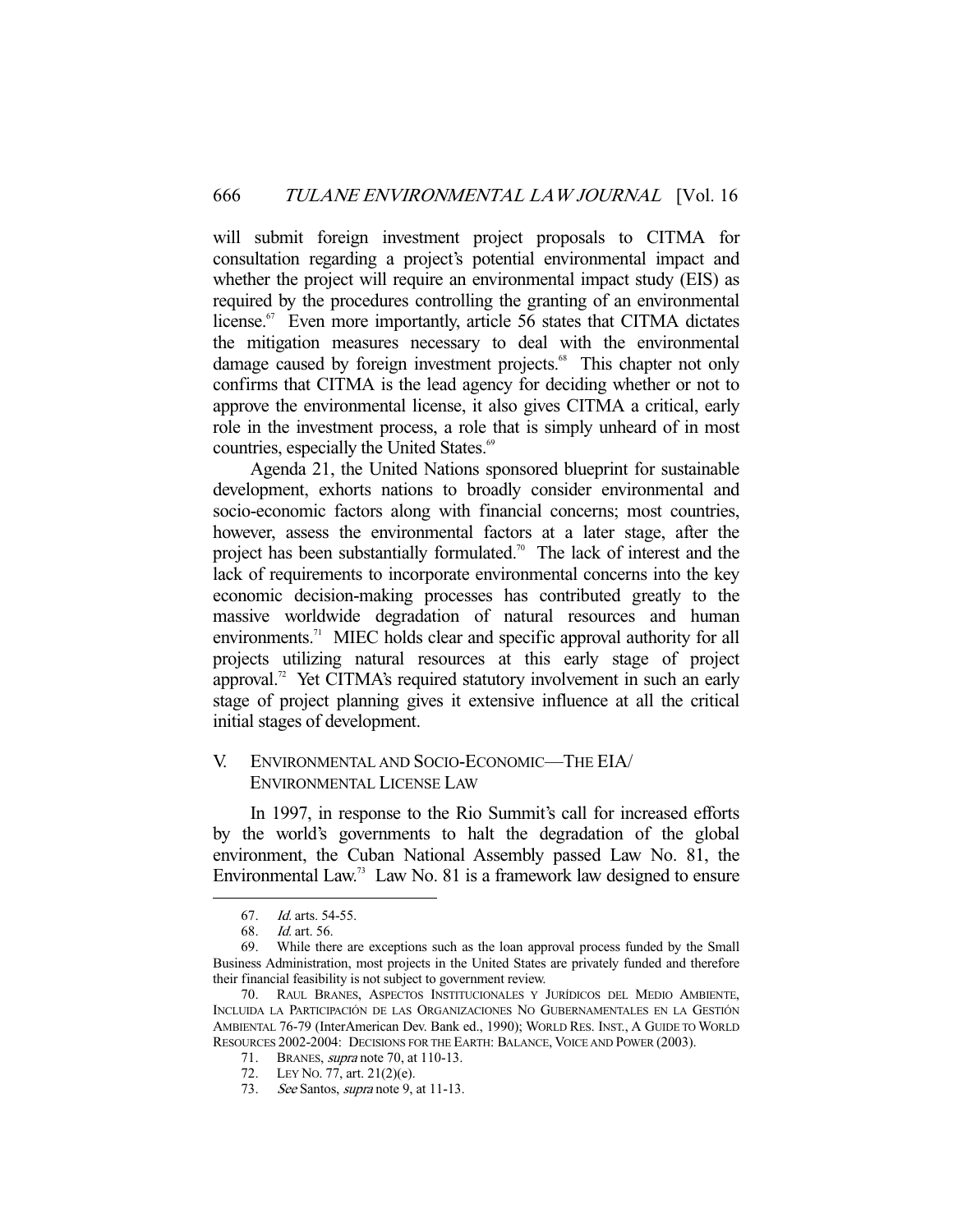integration of enforcement between multisectoral agencies and provide sufficient authority for governmental efforts to protect the environment.<sup>74</sup> Law No. 81 superseded Law No. 33, which was enacted in 1981. Although Law No. 33 was a forward framework law itself, it was not adequate to deal with the complex environmental issues of the twentyfirst century.75 Title III of Law No. 81 establishes an environmental policy and management system, which includes land-use planning, a permit system, an EIA process, a national environmental database, an inspection system, education and research, and an enforcement system.<sup>76</sup> While the integration of these functions into one legal framework is impressive, it is the preventative measures—the license and environmental planning processes—in the Cuban legal scheme that are the key mechanisms intended to avoid environmental harm.

## A. The Environmental License System

 Cuba's environmental planning and project approval process is centered around an old concept: the permit.<sup>77</sup> Cuba's environmental license system, however, is not simply an approval process for the proper environmental documentation. Rather, it is an integrated environmental permit that gives CITMA the authority to approve, reject, or modify almost all economic or infrastructure project proposals in Cuba. The environmental license system incorporates the EIA process into the license process, and uses its methodology as a structural basis for collecting data, defining issues, and assessing impacts and alternatives.<sup>78</sup> The Cuban project approval system goes well beyond the requirements of the first EIA system, the United States' National Environmental Policy

<sup>74.</sup> See BRANES, supra note 70, at 12-16. These laws, which are intended to treat environmental protection in a systematic, holistic manner, are also called "organic" or "general" laws. Id.

 <sup>75.</sup> Santos, supra note 9, at 11.

 <sup>76.</sup> Ley del Medio Ambiente, LEY NO. 81 [Environmental Law, LAW NO. 81] (1997) (Cuba), translated in CUBAN ENVIRONMENTAL LAW, supra note 9, at 21.

 <sup>77.</sup> This Article uses the terms "license" and "permit" interchangeably; however, when describing the specific Cuban EIA/licensing system set out in Law No. 81, the term "licensing system" will be used. A generic discussion of a permit system will normally use the term "permit" as it is used much more prevalently in U.S. environmental law than "license."

 <sup>78.</sup> Article 27 of Law No. 81 describes the permit application, EIA evaluation, and permit issuance process as an EIA. LEY NO. 81, art. 27. Article 27 states that the "process of environmental impact assessment includes: a) the application for an environmental license; b) the environmental impact study, in those cases where required; c) the evaluation itself, conducted by [CITMA]; the granting of the environmental license." *Id.* The EIA, while normally thought of as a project review process which includes consideration by the decision maker, is not usually the name one gives for the entire project approval process.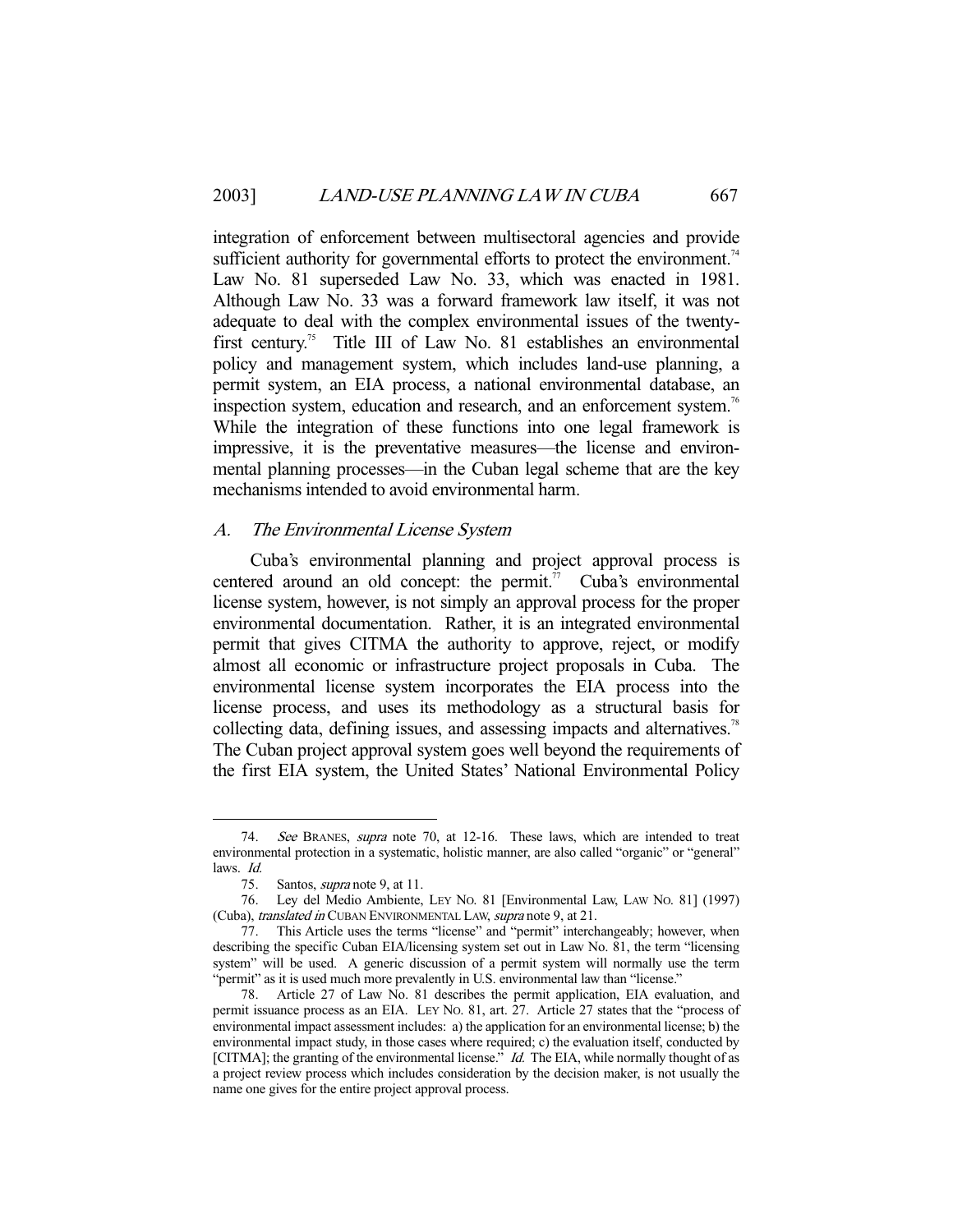Act (NEPA), $\frac{79}{2}$  and the most important international EIA guidelines adopted by the United Nations<sup>80</sup> and the World Bank.<sup>81</sup> While the Cuban  $EIA$  process shares much with NEPA, $82$  NEPA is not a licensing system, per se, rather it is more accurately a project analysis and public disclosure process. The U.S. Environmental Protection Agency (EPA), while having a consulting role,<sup>83</sup> does not have a role in project approval. That approval lies with the federal agency enacting or permitting the project. An example of such an internal project approval is held by the U.S. Army Corps of Engineers (Corps), which approves water resource development projects under technical and financial criteria established by the national economic development program under the Water Resources Development Act.<sup>84</sup> The Corps also approves permits for private and public projects that dredge or fill wetlands.<sup>85</sup> While the Corps must comply with NEPA for both of these processes, environmental agencies such as the EPA or the U.S. Fish and Wildlife Service do not have approval authority over the project—only the Corps does. Similarly, under the California Environmental Quality Act (CEQA), the licensing entities are not environmental authorities, but are the cities or government agencies proposing or licensing an activity.<sup>86</sup> For example, a city licensing a new housing subdivision would be responsible for compliance with the  $CEQA$ ,<sup>87</sup> would grant the project applicant the permit, and would enforce the terms of the permit.<sup>88</sup> In Cuba, CITMA, not the proposing agency, is the regulatory authority that grants the environmental approval.<sup>89</sup>

 The Cuban development project approval system actually shares more with other recently approved, progressive, Latin American

 <sup>79.</sup> NEPA §§ 2-209, 42 U.S.C. §§ 4321-4347 (1998).

 <sup>80.</sup> UNITED NATIONS ENV'T PROGRAMME, GUIDELINES FOR ENVIRONMENTAL IMPACT ASSESSMENT FOR DEVELOPING COUNTRIES (1988).

 <sup>81.</sup> THE WORLD BANK, OPERATIONAL DIRECTIVE 4.0, Annex A: Environmental Assessment (1989). Current World Bank EIA procedures are more extensive but still lack strong substantive requirements. WORLD BANK, OPERATIONAL POLICY/BANK PROCEDURES 4.01, available at http://Inweb18.worldbank.org/ESSO/envext.nsf/478ByDocName/Environmental Assessment (last visited June 26, 2003).

 <sup>82.</sup> For a comparison of Law No. 81's provisions on the EIA and those in the NEPA, see Houck, supra note 7, at 23-38.

 <sup>83.</sup> See Clean Air Act (CAA) § 309, 42 U.S.C. § 7509 (2002).

 <sup>84.</sup> Water Resources Development Act of 1986, 33 U.S.C. §§ 2201—2339 (2002).

 <sup>85.</sup> Clean Water Act (CWA) § 404, 33 U.S.C. § 1344.

 <sup>86.</sup> CAL. PUB. RES. CODE §§ 21000-21006 (Deering 1993 & Supp. 2002).

 <sup>87.</sup> CEQA Guidelines 14 CAL. CODE OF REGULATIONS § 15090 (2002). Approving agency must certify that EIRs has been complied with the CEQA.

<sup>88.</sup> MANDELKER, supra note 59, at 403.

 <sup>89.</sup> CEQA, as opposed to NEPA, has provisions for substantive environmental protection, such as mandates to mitigate environmental impacts. These provisions will be compared to the Cuban EIA system below.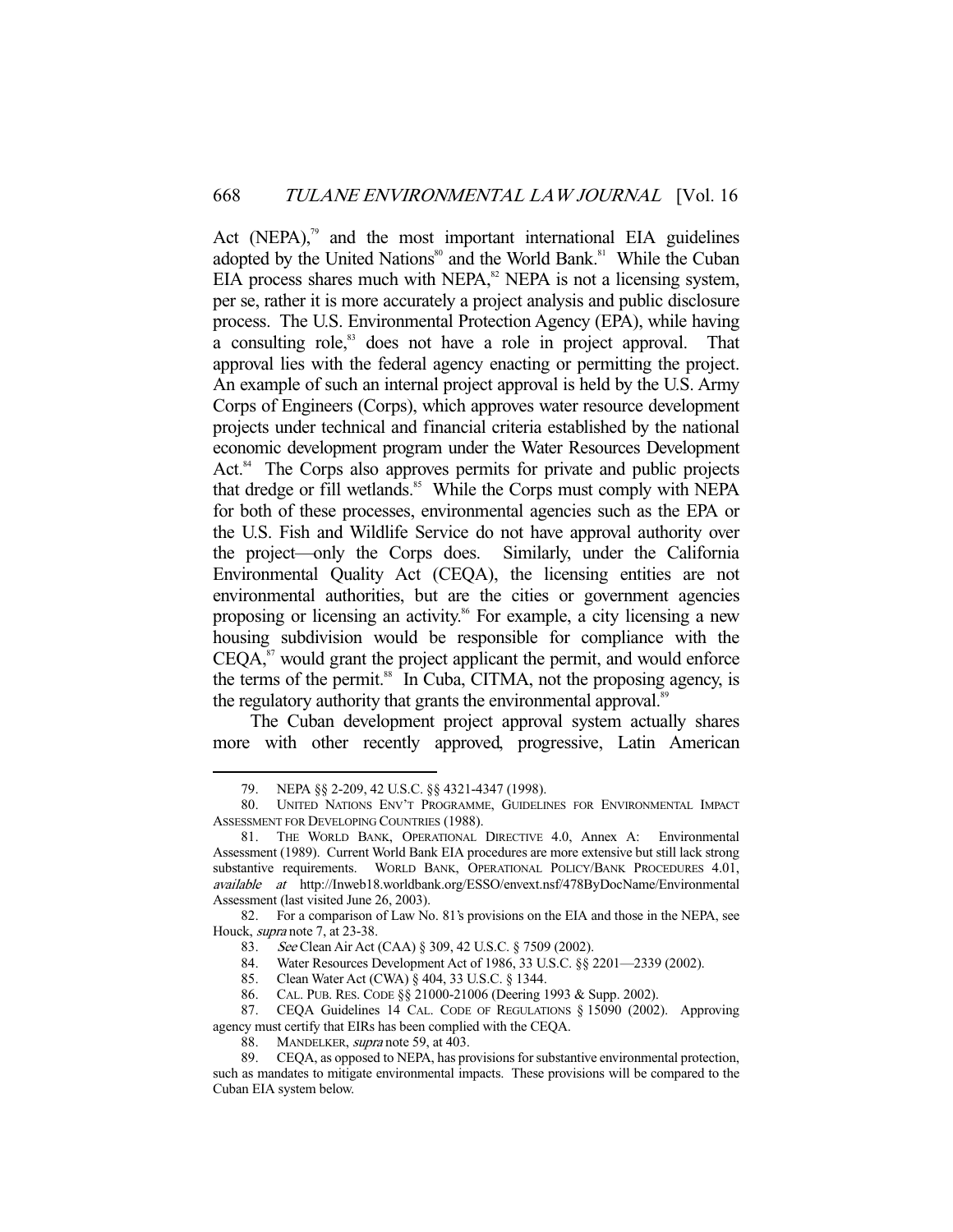environmental planning systems than it does with NEPA and CEQA.<sup>90</sup> For instance, the Cuban system is more similar to the more broad reaching and potentially powerful Colombian and Mexican EIA/ environmental license systems.<sup>91</sup> Indeed, the language of the Cuban EIA law is very similar to the Mexican law, which states, "[EIA] is the process through which the Secretary [of the Mexican Ministry of Environment and Natural Resources] establishes the conditions for projects and activities that could cause ecological disequilibria or change the conditions which are established in relevant environmental protection requirements."92 The Mexican law is also similar to the Cuban law in that it provides for licensing authority of all projects that may harm the environment, while also providing a list of projects that are specifically subject to the environmental license law. $93$  While these lists may be viewed as limiting the application of the law to those projects, there is no statutory language suggesting that the lists are anything but a baseline. The list provides a starting point for new or under-staffed environmental ministries, and provides certainty to project applicants who know that these listed projects are definitely subject to the environmental license conditions.

 The importance of CITMA's role as an approval agency cannot be understated. First, incorporation of the EIA results into the decisionmaking process has long been one of the main deficiencies of the EIA process worldwide.<sup>94</sup> CITMA's role as the approving agency and the agency tasked with protecting the environment means that the findings of the EIA will have a much better chance of being incorporated into the decision-making process. Second, enforcement of EIA mitigation conditions is another common failing of EIA systems.<sup>95</sup> CITMA also has the inspection and enforcement authority to ensure, potentially, that project proponent promises are kept.<sup>96</sup>

 <sup>90.</sup> Cudigo Nacional de Recuisos Naturales, Ley 99 de 1993 (Colombia).

 <sup>91.</sup> Id. arts. 49-62. General Law of Ecological Equilibrium and Environmental Protection, arts. 28-35 (1988) (Mex.) [hereinafter Mexican General Environmental Law]; Regulations of the General Law of Ecological Equilibrium and Environmental Protection regarding Environmental Impact Assessment, art. 45 (2000) (Mex.) [hereinafter Mexican EIA Regulations].

<sup>92.</sup> Mexican General Environmental Law, *supra* note 91, art. 28.

<sup>93.</sup> Mexican EIA Regulations, *supra* note 91, art. 5.

 <sup>94.</sup> UNITED NATIONS ENV'T PROGRAMME, WORKSHOP ON ENVIRONMENTAL IMPACT ASSESSMENT WITH PARTICULAR FOCUS ON INTERNATIONAL COOPERATION (Environmental Economics Series Paper No. 13, 1994), available at http://www.unep.org/unep/products/eeu/ ecoserie/ecos13/ecos141.htm.

 <sup>95.</sup> Id.

 <sup>96.</sup> DECRETO-LEY NO. 200 [DECREE LAW NO. 200], art. 5 (1999) (Cuba).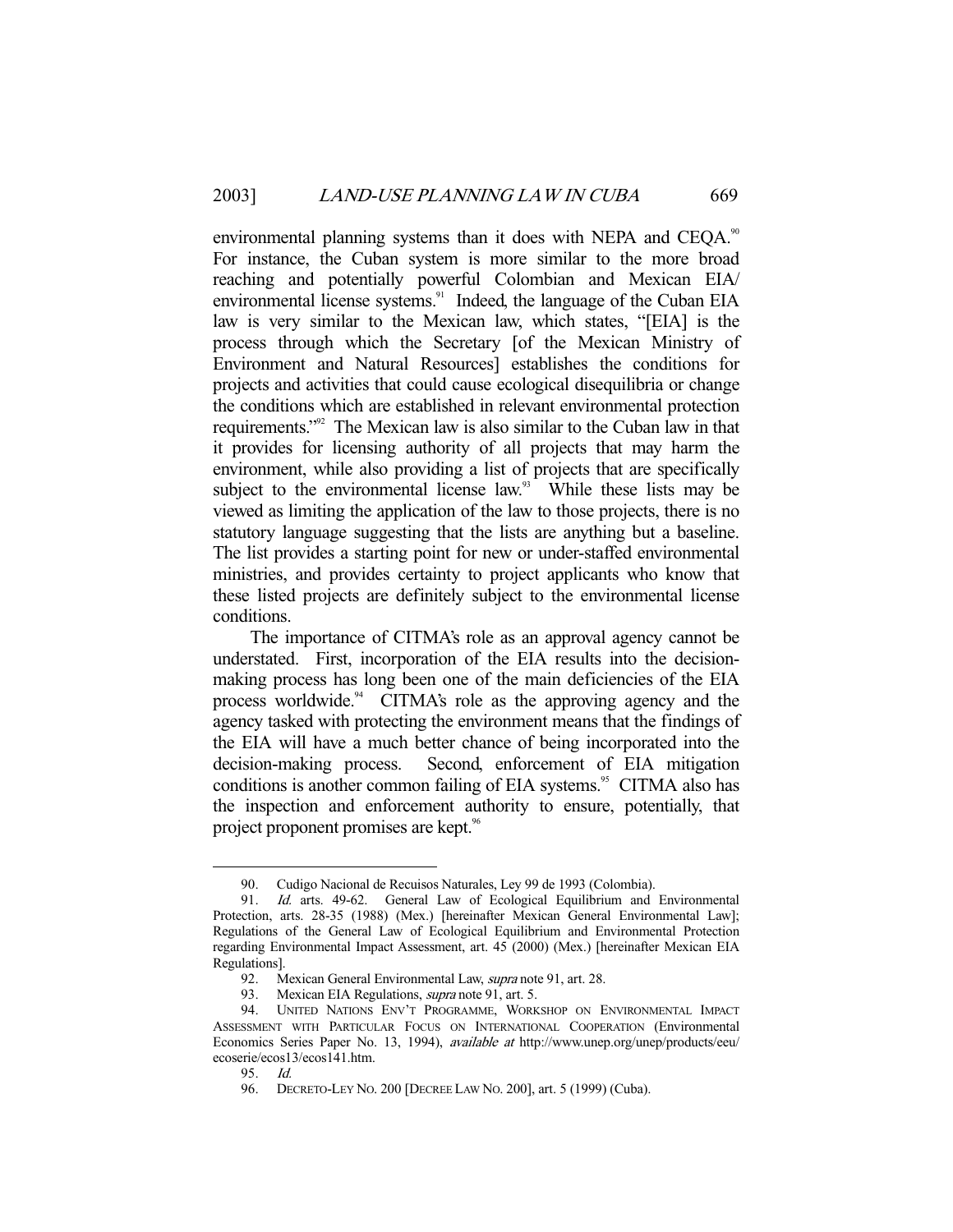Chapters 1 and 2 of Law No. 81 refer to the land-use planning system established under Decree No. 21, which was already in effect at the time of Law No. 81's approval, and reaffirms the role of the Ministry of Economy and Planning (MEP) as the lead agency for such planning.<sup>97</sup> But these chapters also add a substantial duty to the MEP's role. The land-use planning system now must take into account impacts to ecosystems and communities, and the MEP is charged with closely coordinating its planning actions with CITMA.

 Chapter III of Law No. 81 sets out in three short articles the basis for the environmental permitting system. Article 24 states:

All activity capable of producing significant environmental effects or that requires a specific control to conform with the requirements of existing environmental laws, will be subject to the granting of an environmental license from [CITMA], according to the conditions of that agency, which will also establish the types and kinds of such license.<sup>98</sup>

CITMA then has licensing power over all new projects in Cuba that may have significant environmental impact, as well as many ongoing projects. Cuba does use a list system like many countries, identifying specific projects that are subject to pollution control license or EIA requirements, but it does not limit its coverage to those projects. Nor does it limit its applications to those projects that need government approval. The environmental permitting system applies to any project that would significantly alter an ecosystem or affect the local population or the environment in general.<sup>99</sup> The licensing/EIA system thus applies to all projects and, therefore, is one of the vehicles by which the Cuban government holds the power to make land-use and economic development decisions and dictate the conditions under which businesses and infrastructure projects operate. The environmental license/EIA system, therefore, is truly a pollution and natural resource degradation prevention system.

 <sup>97.</sup> Ley del Medio Ambiente, LEY NO. 81 [Environmental Law, LAW NO. 81], arts. 19-23 (1997) (Cuba), *translated in* CUBAN ENVIRONMENTAL LAW, *supra* note 9, at 21.

 <sup>98.</sup> Id. art. 24.

 <sup>99.</sup> Id.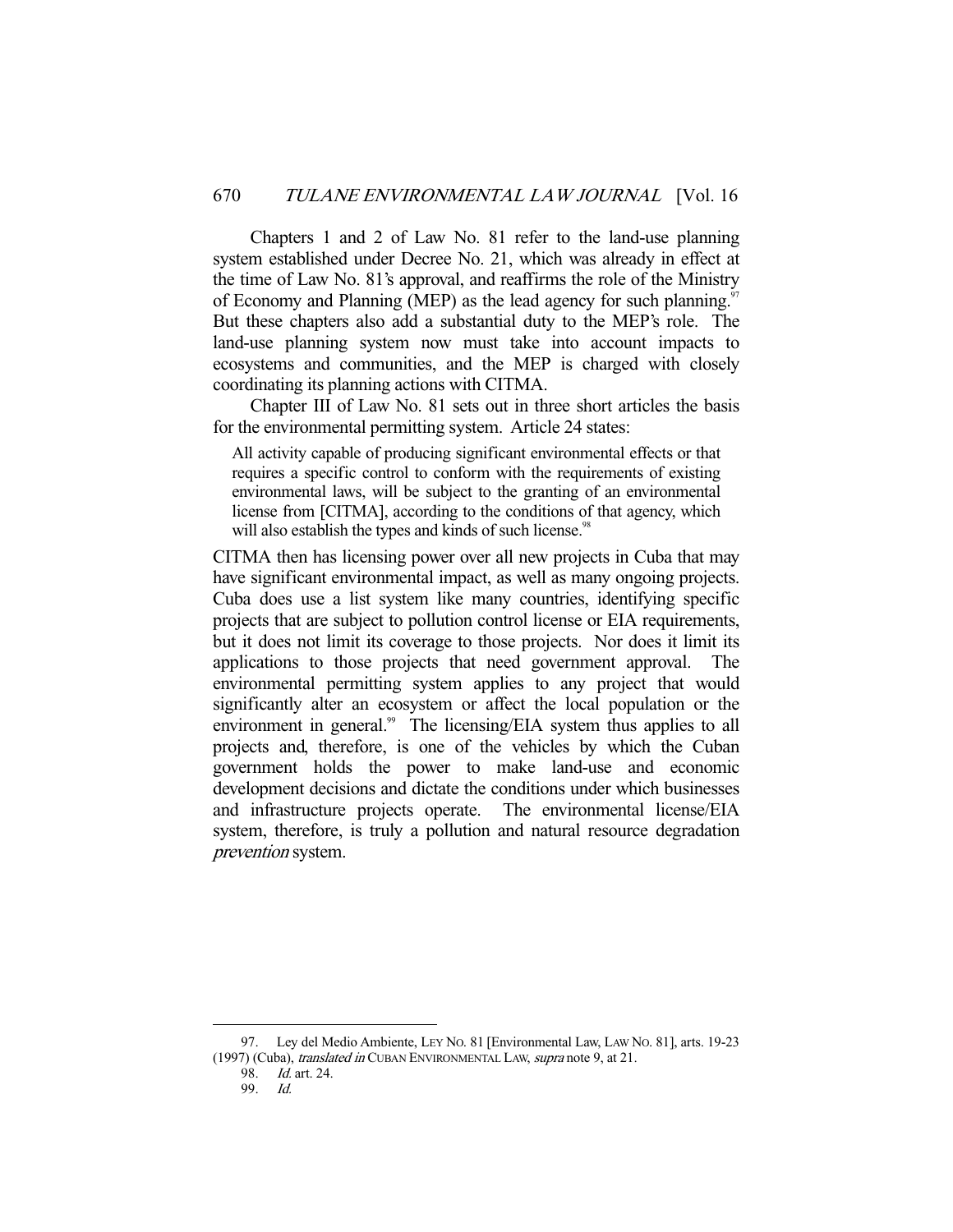#### B. Requirements of the EIA System

## 1. Scope of Activities Affected

 The Cuban EIA process in Law No. 81 follows the model that is generally used by international organizations<sup>100</sup> and many countries. In 1999, CITMA promulgated regulations for the implementation of the license/EIA system.<sup>101</sup> The Cuban EIA process is centered around the written analysis of a project's environmental impacts. Like many such processes, there are two possible written analyses: the information required to accompany the application for the environmental license and the information that must be included in the more thorough EIS, if required. Both documents should include: a description of the project; the presentation of alternatives to the proposed project; discussion of the affected environment or existing conditions that the project will be placed into; the environmental consequences if the project is carried out; and a description of measures to mitigate the proposed project's environmental impact.

 Provisions that could create confusion over which projects are covered are article 29 of Law No. 81 and article 5(b) of Resolution No. 77/99. These provisions state that an EIA can be required where there is an "expansion or modification of projects or works or existing activities" or "projects or activities in progress if they generate significant environmental impacts."<sup>102</sup> Few EIA systems apply to projects that have already been approved, thereby subjecting the projects to constant reevaluation and possible change and closure. These provisions provide extremely wide authority to CITMA to require an EIA document at their discretion. Guidance, therefore, is needed to specify when CITMA can require an EIA document for an existing activity.

 The Cuban EIA system does not require EIA documents for programs or plans as required by the NEPA,<sup>103</sup> and does not require regionally oriented EIA documents as required in the Mexican EIA

<sup>100.</sup> THE WORLD BANK, supra note 81; see also BARRY DALAL-CLAYTON & STEPHEN BASS, UNITED NATIONS DEV. PROGRAMME, SUSTAINABLE DEVELOPMENT STRATEGIES, ORGANIZATION FOR ECONOMIC COOPERATION AND DEVELOPMENT (2002).

 <sup>101.</sup> Reglamento del Proceso de Evolución de Impacto Ambiental, RESOLUCIÓN NO. 77/99 [Regulations for the Environmental Impact Assessment Regulations, RESOLUTION NO. 77/99] (1999) (Cuba).

 <sup>102.</sup> LEY NO. 81, art. 29; RESOLUCIÓN NO. 77/99, art. 5(b).

 <sup>103. 40</sup> C.F.R. § 1502.4(b) (2002). It appears that Mexican law does not require land-use plans to be reviewed under the EIA law. The term "activities" subject to the EIA system is not defined, and article 32 of the regulations states that projects contemplated in land-use plans are exempt from EIA requirements. Whether this mention of land-use plans suggests that the plans themselves are not subject to an EIA is not clear.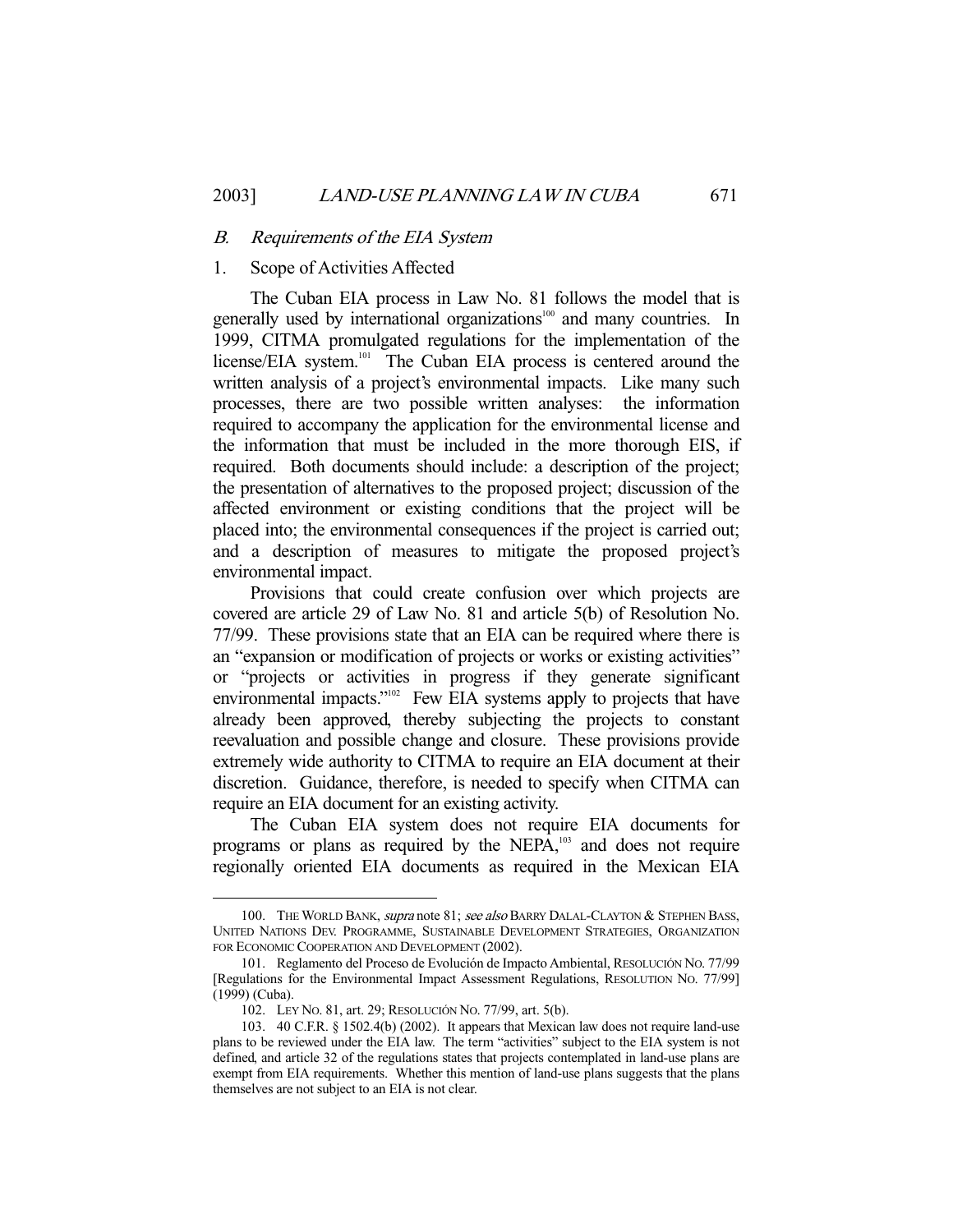regulations.104 CITMA officials, however, have said that they have required project applicants to look at regional impacts and, on occasion, have requested that an applicant with region-wide projects, such as oil exploration and development, prepare a region-wide EIS.<sup>105</sup>

 An EIA, therefore, does not apply to the approval of general plans, including those drafted for coastal management under Decree Law No. 212.106 Decree Law No. 212, however, does state that the land-use plans must comply with its provisions, which explicitly requires an environmental license and EIA for all projects and activities.

2. The Application

 Resolution No. 77/99 specifies the substantial information required in the environmental license application, which must be submitted by project proponents to the territorial delegations or sub-offices of  $CITMA$ .<sup>107</sup> Such a requirement is similar to the requirement for an initial study under CEQA when there is uncertainty about the scale of the environmental impact.<sup>108</sup> But initial studies are brief documents with much less information required than the Cuban environmental license application. The information required in the environmental license application is almost as extensive as that required in the EIS, and suggests that many license applications are themselves detailed EIA documents, a somewhat onerous requirement for some applicants.<sup>109</sup> While the specific identification of application requirements gives clarity to applicants on what they need to include in their applications, the breadth and depth of documentation required for virtually all projects at this stage could be excessive. Further, there is a possibility that the application will become the document that is used in place of the more extensive EIS, even for large-scale projects.<sup>110</sup>

 <sup>104.</sup> Mexican EIA Regulations, supra note 91, art. 10(I). Article 31 of Law No. 81 states that plans or policies for urban or industrial development do not require an environmental license. LEY NO. 81, art. 31. Article 26 provides that programs that do not have an environmental license may be suspended by CITMA. *Id.* art. 26.

 <sup>105.</sup> Presentation by Dr. Silvia Alvarez Rosell, supra note 50.

 <sup>106.</sup> Gestión de la Zona Costera, DECRETO-LEY NO. 212 [Coastal Zone Management Decree Law, DECREE LAW NO. 212] (2000) (Cuba).

 <sup>107.</sup> Id. art. 6.

 <sup>108.</sup> CAL. PUB. RES. CODE § 21080 (Deering 1953).

 <sup>109.</sup> Article 15 of Resolution No. 77/99 states that the environmental license application "should" include a list of extensive information. Therefore, as opposed to the EIS, it appears that the contents of the license application are subject to the discretion of CITMA. See Reglamento del Proceso de Evolución de Impacto Ambiental, RESOLUCIÓN NO. 77/99 [Environmental Impact Assessment Regulations, RESOLUTION NO. 77/99] (2000) (Cuba).

 <sup>110.</sup> Karen Frye et al., A Comparison of How Different Federal Agencies Comply with the National Environmental Policy Act, Presented at the Annual Meeting of the National Association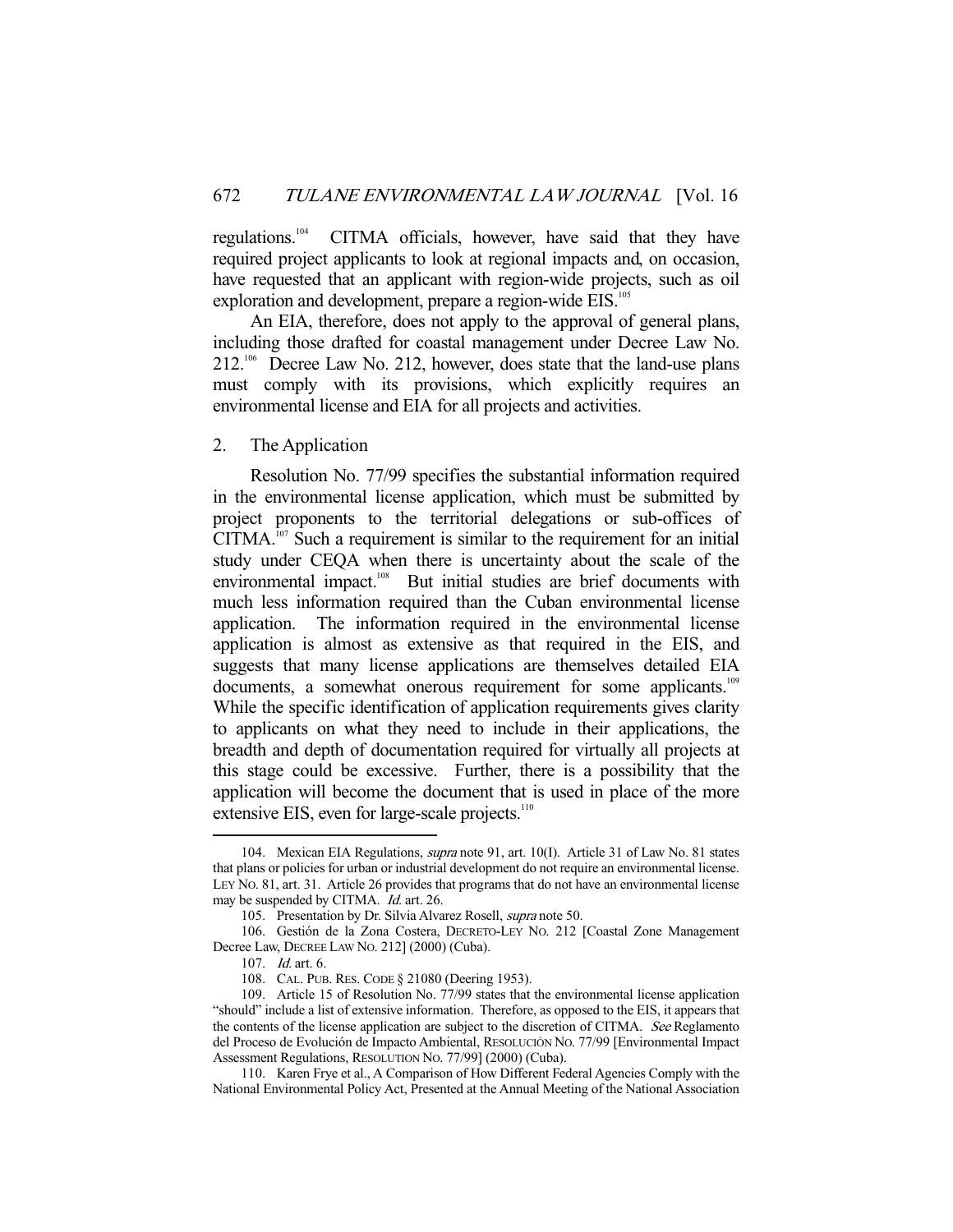An omission of Resolution No. 77/99 at the application stage is the lack of specified, categorical exemptions for projects that simply do not need environmental analysis, as provided in NEPA and CEQA.<sup>111</sup> By allowing CITMA, or a line ministry, to establish these exemptions, large amounts of time, money, and paperwork can be saved.

 Another area where there is little guidance for CITMA staff or for project applicants is the decision whether to require a full EIS. Article 18 of Resolution No. 77/99 simply gives CITMA the authority to require an EIS, but does not include any criteria for deciding whether a project's impacts are significant enough to warrant one.<sup>112</sup> Employees at the Cuban Coastal Ecology Research Center are currently preparing scientific criteria to determine significance, but there are currently no plans to develop regulations or guidance on the subject.<sup>113</sup>

## 3. Review of Alternatives

-

 Perhaps one of the most important aspects of the EIA document is the identification of alternatives. Alternatives can be either alternative sites or alternative methods of achieving the project's purpose.<sup>114</sup> An alternative method could be a smaller facility or a less intensive type of resource extraction. The alternatives assessment process is perhaps the most thorough and complicated aspect of project approval in Cuba because this is where the land-use planning, foreign investment, and environmental licensing laws all have similar but separate legal requirements that applicants must follow. Project size is first examined by the MIEC in the Foreign Investment Law approval process. MIEC looks at the financial viability of a project and its economic ramifications

114. DANIEL R. MANDELKER, NEPA LAW AND LITIGATION §§ 10-59 to 10-65 (2001).

of Environmental Professionals (2001), at http://www.ttsfo.com/pub/nepa/SurveyPaper.pdf. A survey of U.S. federal agency EIA practitioners found that the number of lengthy environmental assessments was one of the most important trends. Often environmental assessments are done to avoid the public participation requirements of the long EIS.

 <sup>111.</sup> See 40 C.F.R. § 1507.3(b)(2)(ii) (2002) (providing NEPA's categorical article 15 exclusions); CEQA Guidelines 14 CAL. CODE OF REGULATIONS § 15061(b)(2) (2002) (identifying CEQA categorical exemptions).

<sup>112.</sup> See, e.g., 40 C.F.R. § 1508.28; Mexican EIA Regulations, supra note 91, art. 3(IX); CEQA Guidelines § 15070.

 <sup>113.</sup> Interview with Dr. Celso Pazos Alberdi, Director, Coastal Ecology Research Center, in Havana, Cuba (Aug. 15, 2002). CITMA last prepared a guidance document to assist agency officials and consultants who prepare EIA documents. With the exception of suggested modes of public participation, this guidance does not include legal or policy principles regarding the Cuban EIA process but instead focuses on technical approaches to describe the affected environment and to identify potential environmental consequences of certain infrastructure projects. See CITMA, GUIAS PARA LA REALIZACION DE LAS SOLICITUDES DE CRITERIA AMBIENTAL Y LOS ESTUDIOS DE IMPACTO AMBIENTAL (2001).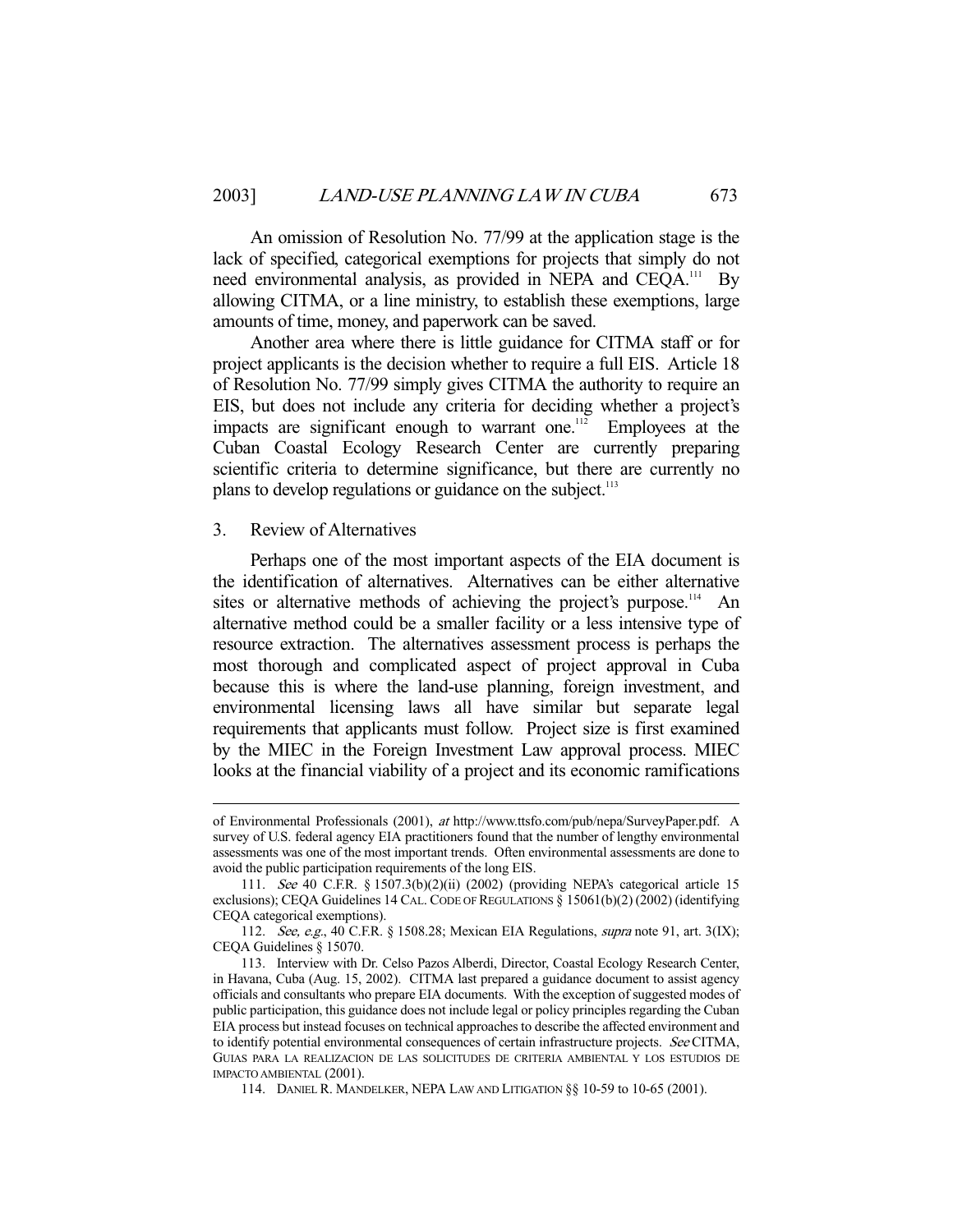in Cuba. This first step does, in a sense, approve the size or scale of the project. There is no specific alternatives review at this stage, and CITMA would have little information at that point to be able to judge the impacts due to the scale of a project. Nonetheless, CITMA's opinion is being requested at a very early stage of project development, and project proponents would be foolish to not at least examine alternative areas or methods when the project is resource intensive or located in an ecologically or culturally sensitive zone.

 The second step in the alternatives examination process is in the macro- and microlocalization review processes described above. Like the Foreign Investment Law review process, there is no specific requirement for project proponents to present alternatives. However, microlocalization is in essence a siting process in which the IPF can not only veto a project location, but also identify location alternatives and require project applicants to consider those locations. The IPF does request information regarding traditional land-use issues such as existing services and soil suitability, but the IPF is not required to consider other environmental issues such as biodiversity and water quality. Again, CITMA has a very important advisory role at this stage in assisting the IPF in determining suitable locations for projects. CITMA is, however, somewhat limited at this point by the fact that no existing conditions or environmental consequences data on the proposed project location would have been prepared.

 CITMA gets another shot at the project during the environmental licensing/EIA process. In this third stage of governmental alternatives review, a discussion of project alternatives is required during both the license application stage and in the EIS itself. There are, however, no guidelines for determining what is considered a reasonable alternative. Like the issue of significance, this is one of the most hotly contested issues between members of the public and government agencies that draft EIA documents in the United States. Hundreds of CEQA and NEPA court decisions discuss the criteria for what alternatives must be included in an EIA document.<sup>115</sup> In general, an alternative should be included by the agency if it meets the project's purpose and need and is feasible.116 Guidance for project planners regarding what constitutes a

<sup>115.</sup> See id. §§ 10-50 to 10-65; MICHAEL H. REMY ET AL., GUIDE TO THE CALIFORNIA ENVIRONMENTAL QUALITY ACT 431-61 (1999).

<sup>116.</sup> See, e.g., Marble Mountain Audubon Soc'y v. Rice, 914 F.2d 179 (9th Cir. 1990); Natural Res. Def. Council v. Morton, 458 F.2d 827, 833-38 (D.C. Cir. 1972); Citizens of Goleta Valley v. Bd. of Supervisors, 80 P.2d 1161 (Cal. 1990); Laurel Heights Improvement Ass'n of S.F., Inc. v. Regents of the Univ. of Cal., 746 P.2d 2778 (Cal. 1988).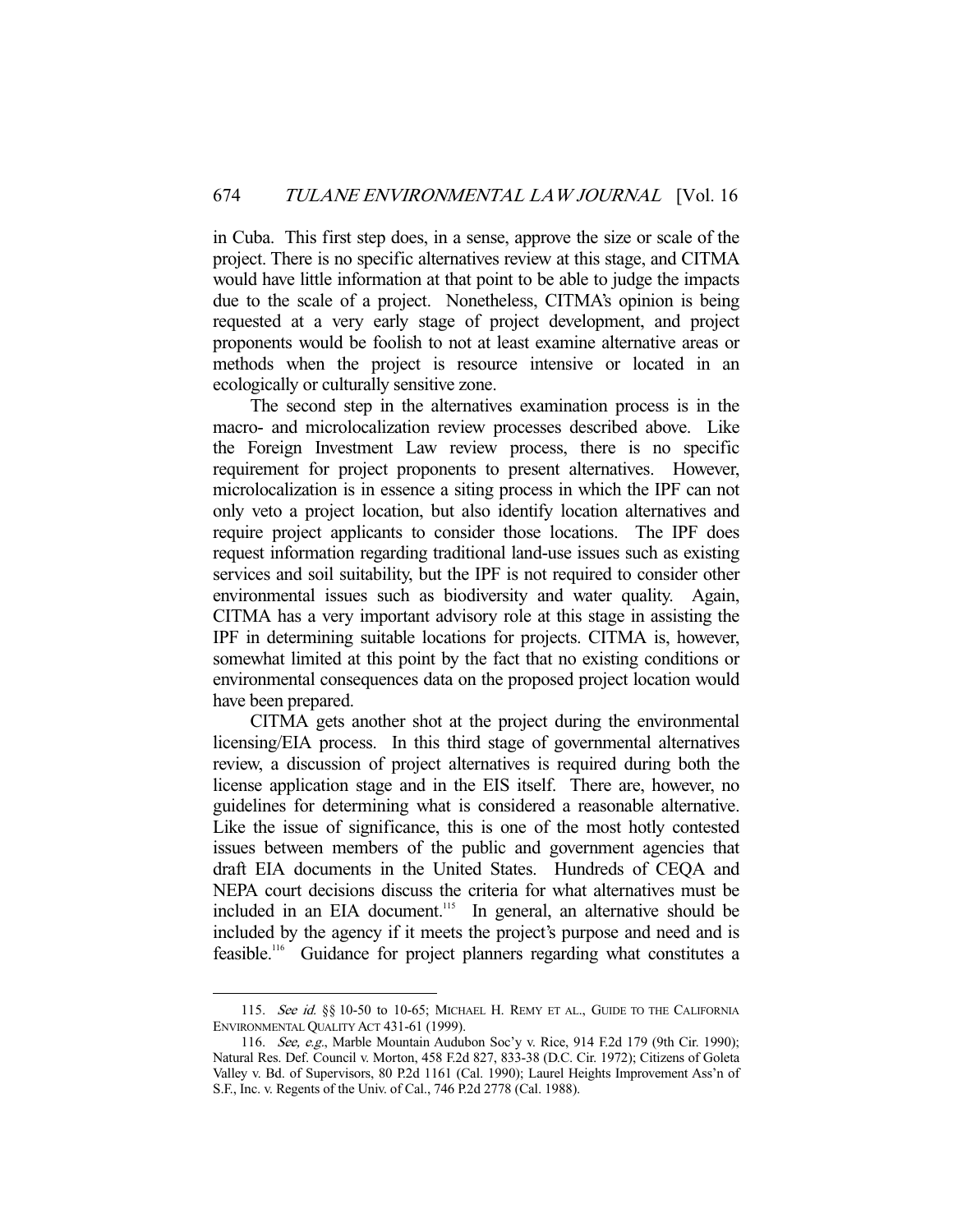reasonable alternative will give more certainty and consistency in the Cuban EIA process.

 The Cuban project alternatives review process can be viewed in two ways. In a positive light, it is a coordinated process in which various agencies have the lead over their various areas of expertise and are required to consult formally with their counterparts in other interested agencies. In Cuba, this system may be more effective than in most jurisdictions. Cuban government officials appear to work collaboratively and have less of the mission-oriented competitiveness that exists between government officials in other countries. $117$  The entire review process could be thought of as a three-tier process where proposed projects receive the close scrutiny needed to avoid land-use and environmental problems. There is certainty regarding agency expertise and requirements for consultation, meaning project applicants can be reasonably certain what data and analysis they will be required to gather and submit.

 However, the process, because it is a three-tier process, is also long and redundant. From the project proponent's perspective, one could expend significant resources at the first two tiers of project review and consultation with CITMA staff, only to have the project rejected at the final stage after a long, expensive, and extensive review process. Indeed, this is what happened during the application process of a joint venture company for a hotel complex on Cayo Guillermo in the Sabana-Camagüey Archipelago. In that case, the applicant, after securing investment approval and a microlocalization permit, was denied an environmental license because CITMA determined that wetland resources would be adversely effected.<sup>118</sup> The process did work from the environmental perspective, but from a project proponent's perspective, it was a long road that ended in a dead end.

 From the environmental protection perspective, such a complete and multitiered review process is normally thought of as a positive development. However, this three-tiered system may create a feeling of entitlement in some project proponents who believe that MIEC or IPF approval equates to final project approval. Such a feeling of entitlement could be an incentive for a project proponent to lobby government officials, thereby creating pressure to speed up, or abbreviate, the

 <sup>117.</sup> This is an observation based on the author's participation in government interagency working groups in the United States, Honduras, Mexico, and Colombia. See also SERGE TAYLOR, MAKING BUREAUCRACIES THINK 12-140 (1984) (describing the mission-oriented mentality of government agencies and their unwillingness to recognize factors or problems that do not relate to their own mission).

<sup>118.</sup> See Presentation by Dr. Silvia Alvarez Rosell, supra note 49.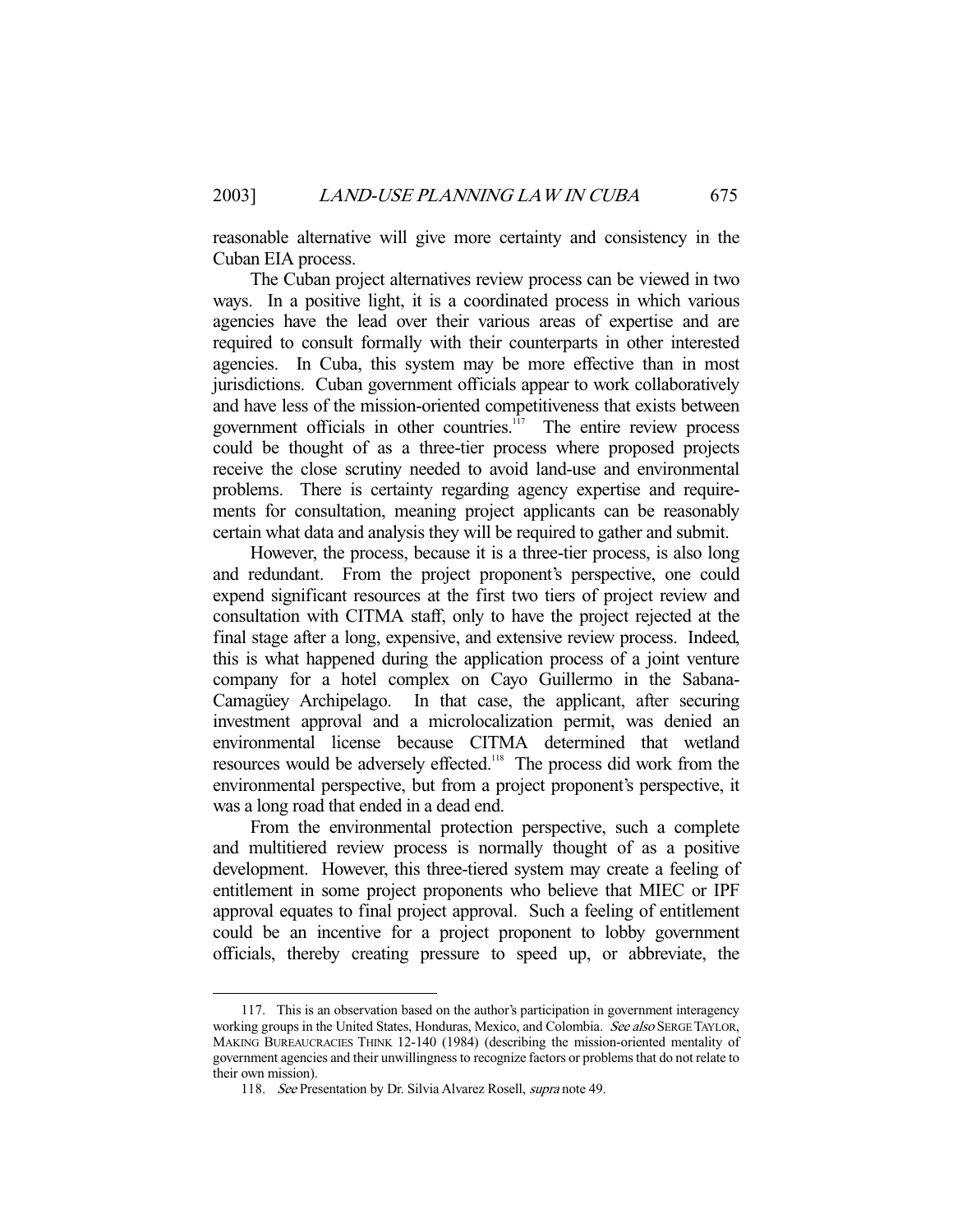environmental license process. There is no evidence of this happening yet, but, given the lack of public oversight of the process and increased pressures to develop, such pressure could be difficult to stop in the future.

## 4. Public Participation

 Various general provisions in Law No. 81 encourage agencies and individuals to achieve sustainable development, but there is no specific provision in Law No. 81 for public participation in the Cuban EIA process.<sup>119</sup> Article 4(m) includes as a principle of sustainable development, "the participation of the community, through effective participation in decision making and the development of selfmanagement processes aimed at protecting the environment and improving the quality of human life, is essential to attain the goals of this law." Article 27 of Resolution No. 77/99 provides for interagency review of the EIA by those agencies with authority over natural resources, yet no specific role is given to the public or nongovernmental organizations in preparation or review of EIA documents. Articles 15 and 16 of Law No. 81 authorize the provincial legislative bodies to establish environmental standards and land-use planning mechanisms regarding matters of local concern. However, Law No. 81 does not specifically grant CITMA the rulemaking authority to require public participation in local decision making.<sup>120</sup>

 Article 4 of Resolution No. 77/99 provides that a goal of the EIA process is to examine the form in which the project causes injury to the general population, communities, or other environmental projects. The agency within CITMA that implements the EIA system in Cuba, CIC, along with CITMA's Center for Environmental Education (CEE), do survey local residents about socio-economic conditions during their review of EIA documents.121 Also, CIC and CEE employ sociologists to work with communities, particularly when a project either requires residents of communities to be relocated to other sites, or is designed to restore a damaged or degraded environment. An example of public involvement in a project with both of these aspects is the extensive outreach and community involvement conducted for a large-scale forest and river restoration project, where both factories and communities were to be removed from the watershed and riverbanks of the Almendares

 <sup>119.</sup> Houck, supra note 7, at 37.

 <sup>120.</sup> Ley del Medio Ambiente, LEY NO. 81 [Environmental Law, LAW NO. 81], arts. 15-16 (1997) (Cuba), translated in CUBAN ENVIRONMENTAL LAW, supra note 9, at 21.

<sup>121.</sup> Presentation by Dr. Silvia Alvarez Rosell, *supra* note 50.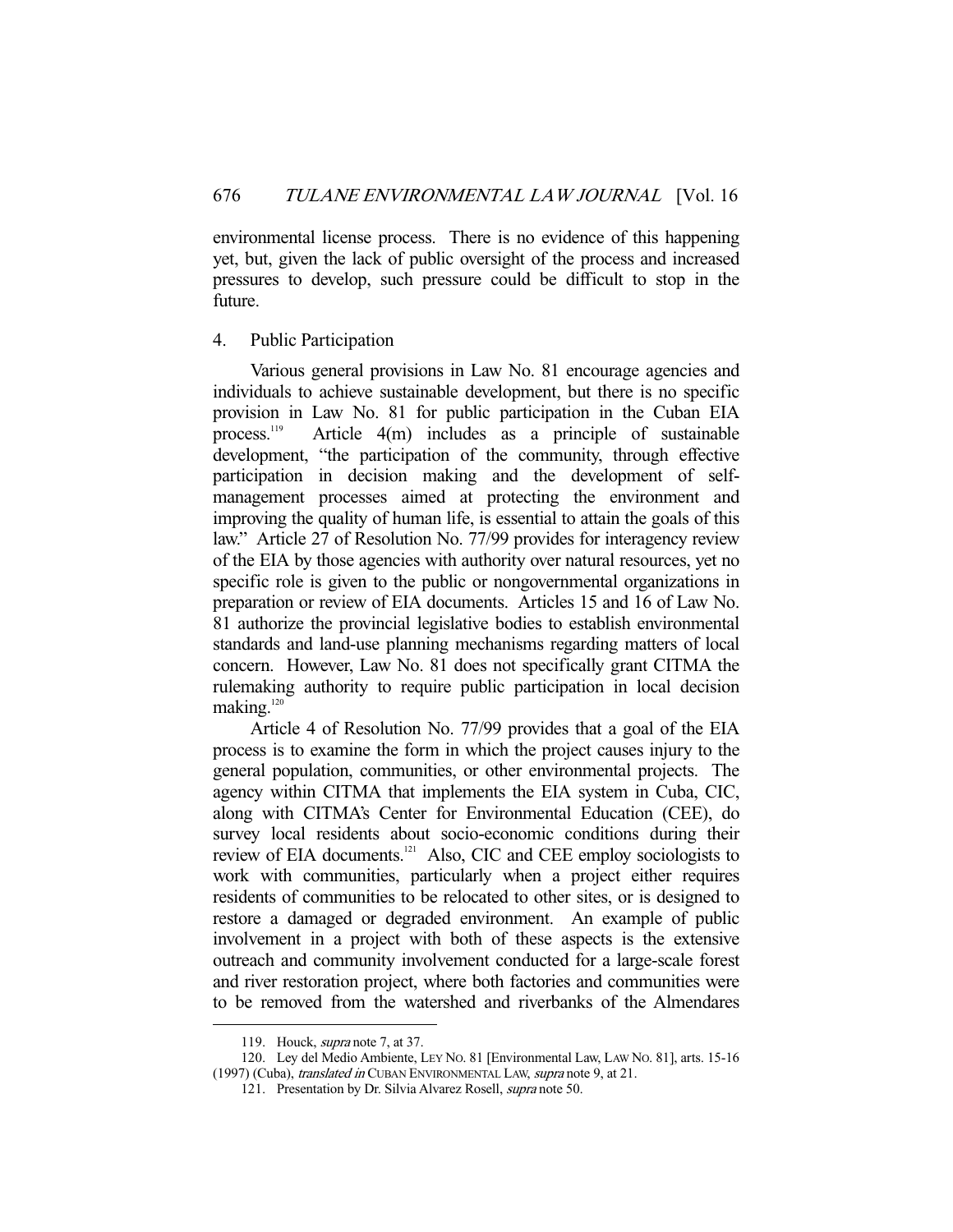River in Havana.<sup>122</sup> The use of sociologists and outreach specialists to obtain community opinions while projects are being planned is a sophisticated and effective way to mitigate project impacts. However, surveys and sociological analysis are a limited form of public participation in government decision making.

 In general, the term "public participation" in Cuba appears to refer primarily to surveys and to participatory work in environmental restoration projects.<sup>123</sup> But there is another type of public participation that is extremely important to the EIA process: public review and comment on the analysis and decisions made by government officials. There are no requirements for this type of public participation in the Cuban EIA process. CITMA has issued policy guidelines regarding the EIA system that includes a public consultation section. These guidelines declare that it is CITMA policy to stimulate the conscious participation of citizens in decisions that concern the environment.<sup>124</sup> "Specific objectives" of this policy are to inform and consult with all social actors involved in the project about the environmental consequences of projects and to consult with them.<sup>125</sup> While there is further discussion on how public outreach and consultation will occur, the specific objectives are the only language in the guidance regarding the policy for public participation. The EIA guidelines constitute a policy document, not a legal document, and have no force of law, thereby making policy recommendations whose implementation depends on the discretion of the appropriate CITMA official managing the particular EIA project review. For instance, the public may be consulted through local legislative hearings or in meetings of labor, student, or neighbor groups.126 The results of the surveys and local meetings should be compiled in a report and presented to the "responsible authority," or decision maker. $127$  While the policy recommendations in this policy guidance promote public participation, it is oriented at the methodology of surveying and reporting on public opinion. Also, there is no legal requirement that all interested members of the public be informed of or be allowed to comment on the project or EIA document before the project is approved. There is also no appeal mechanism for those who

 <sup>122.</sup> MARTIN MIREN URIARTE ET AL., EVERYONE'S CHALLENGE, A STRATEGY FOR THE REVITALIZATION OF THE METROPOLITAN PARK OF HAVANA 28-30 (1997).

<sup>123.</sup> See NCSD Report, *supra* note 8, ch. 1.5.

 <sup>124.</sup> CITMA, supra note 102, at 34.

 <sup>125.</sup> Id.

 <sup>126.</sup> Id. at 36.

 <sup>127.</sup> Id. at 37.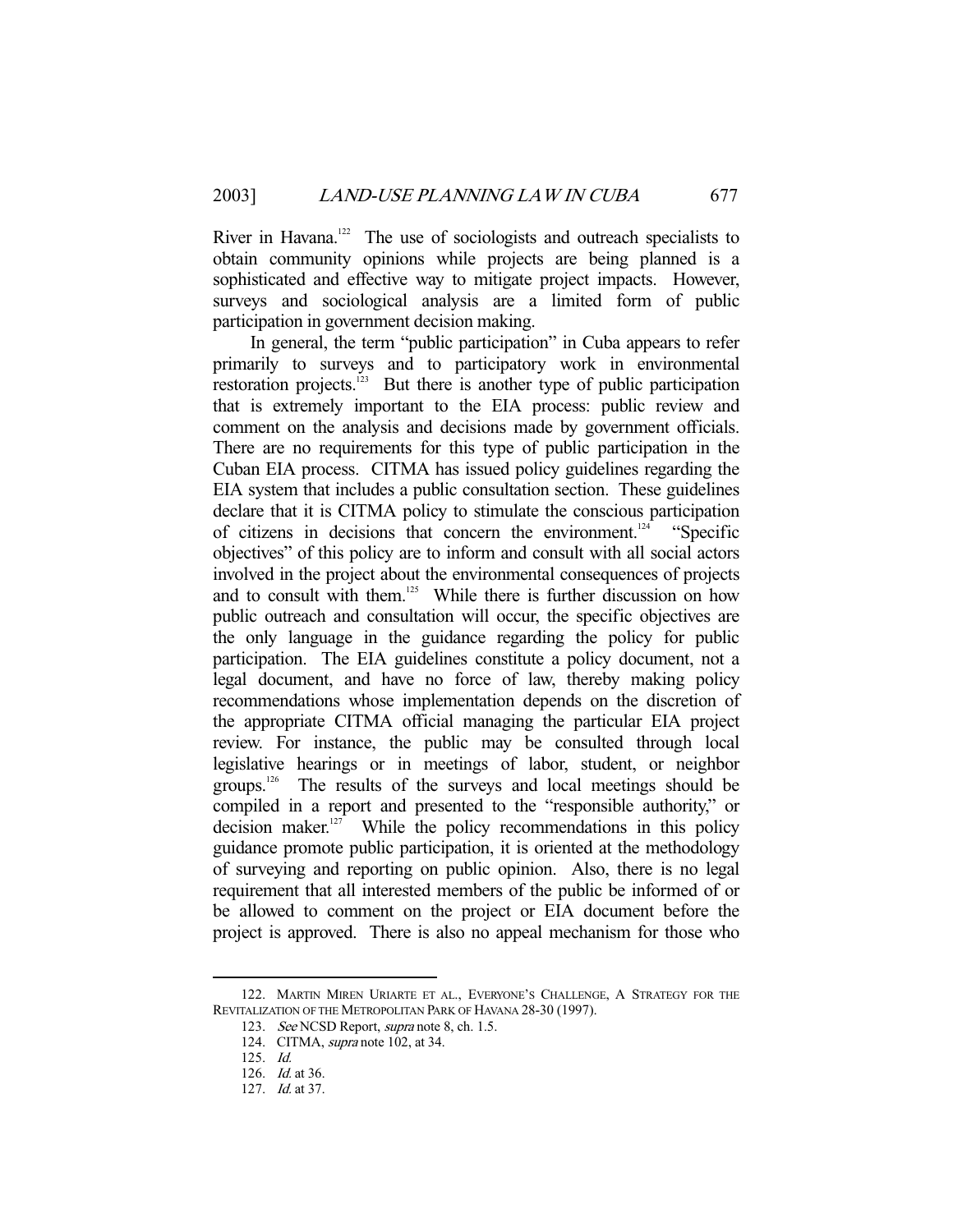wish to challenge the adequacy of the EIA documentation or fulfillment of the EIA process requirements.

 There are several stages at which the public can participate in the EIA process: "scoping" or information gathering; $128$  review of draft EIA documents; commenting on final project decisions; administrative review; and court appeals. The survey work done by CIC and outreach work that CEE does for environmental projects, while worth studying by government officials managing environmental restoration and community relocation projects, does not compensate for the complete lack of public participation in the review and decision-making aspects of the Cuban EIA process.

 Public review and comment is a vital aspect of the EIA process for many reasons. In early stages, scoping is critical to the gathering of initial information. Scoping assists those preparing the EIA in deciding which issues are important and what aspects of those issues need greater investigation and analysis. It also helps an agency decide whether a full EIA document is needed or whether a shorter, less costly document will suffice.<sup>129</sup> Citizen review of draft and final EIA documents is needed to ensure that public officials are taking external, environmental issues into account. International guidelines for the EIA process recognize the importance of public participation.<sup>130</sup> Many of the oldest, most progressive, and most effective EIA processes require both scoping and circulation of the draft EIA documents for review by the public.131 Many jurisdictions even require the project proponent to respond to the public's comments to ensure that the decision maker has received and considered all pertinent viewpoints.<sup>132</sup>

 Public consultation in the EIA process is important because it results in better designed projects which avoid costly delays, projects that are more apt to meet their objectives, and projects that are less likely to fail because the public is involved.<sup>133</sup> Also, environmental ministries in

 <sup>128.</sup> See, e.g., 40 C.F.R. § 1501.7 (2002). NEPA also requires public meetings whenever they are appropriate. Id. § 1506.6(c); see also Mexican General Environmental Law, supra note 91, art. 24.

<sup>129.</sup> Christopher Wood, Screening and Scoping, in ENVIRONMENTAL ASSESSMENT IN DEVELOPING AND TRANSITIONAL COUNTRIES: PRINCIPLES, METHODS, AND PRACTICE 77-81 (Normal Lee & Clive George eds., 2000 ).

<sup>130.</sup> See UNITED NATIONS ENV'T PROGRAMME, supra note 80, at 6 (stating that principle 2 is to "Involve the appropriate persons and groups").

 <sup>131.</sup> CAL. PUB. RES. CODE §§ 21092-21092.6 (Deering 1993); Mexican EIA Regulations, supra note 91, art. 40; 40 C.F.R. § 1503.1 (2002).

 <sup>132.</sup> CAL. PUB. RES. CODE § 21092.5; 40 C.F.R. § 1503.4.

<sup>133.</sup> Ron Bisset, Methods of Consultation and Public Participation, in ENVIRONMENTAL ASSESSMENT IN DEVELOPING AND TRANSITIONAL COUNTRIES: PRINCIPLES, METHODS, AND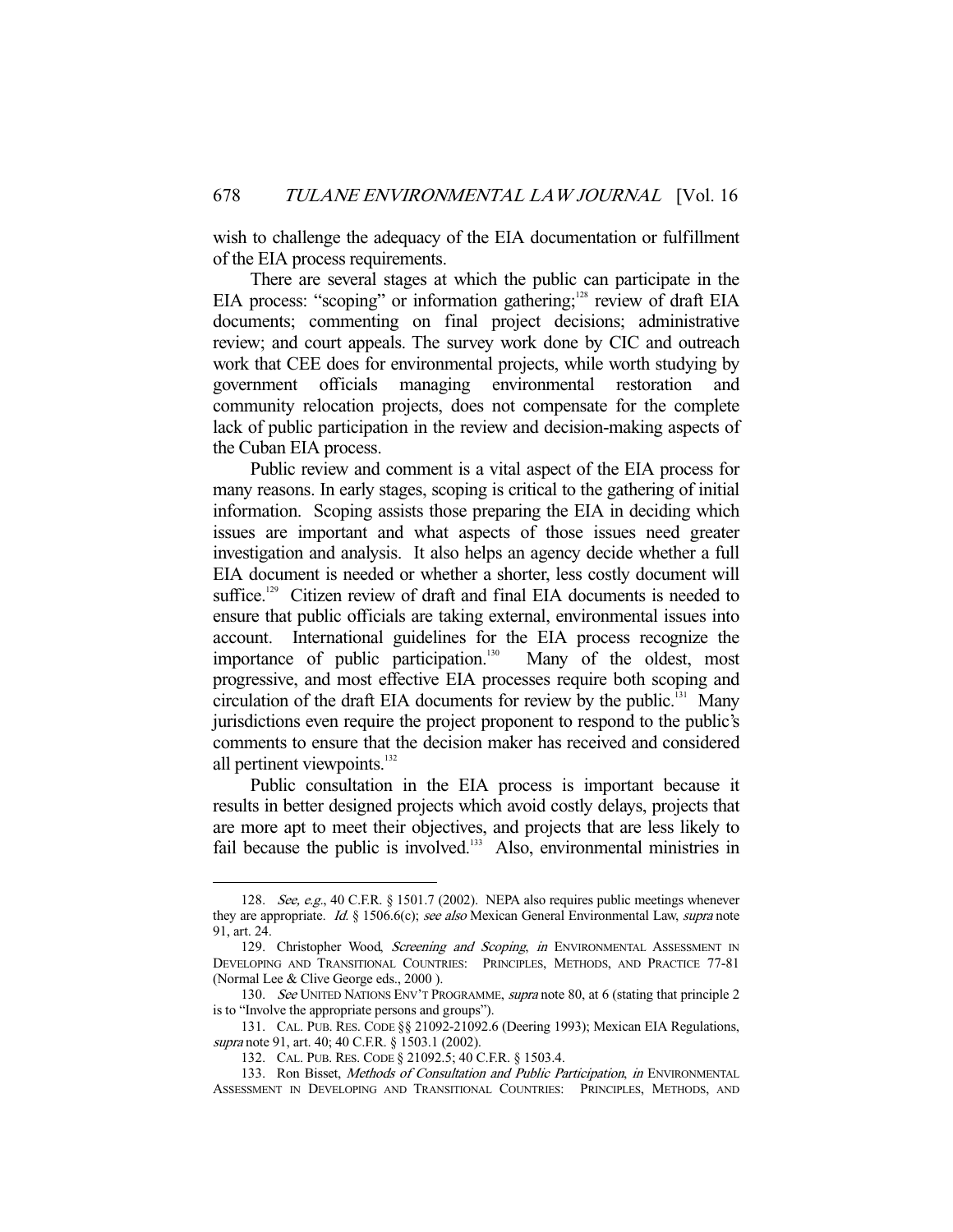many developing countries do not have the financial resources to conduct the data gathering, modeling, and monitoring required by the EIA process.<sup>134</sup> Public participation in the EIA process can assist Public participation in the EIA process can assist environmental agencies by providing information and expertise without having to expend resources. Perhaps most importantly, public participation provides decision makers with both the information and the impetus to remove or mitigate the project's most egregious environmental and socio-economic effects.<sup>135</sup>

 A more effective approach may be to reexamine article 4 of Law No. 81 and determine whether Resolution No. 77/99 should be amended or interpreted to provide for the public participation that article 4 seems to require. Alternatively, article 27 of Resolution No. 77/99 should be reexamined to determine if it permits public participation. Article 27 provides that "consultations will be carried out with other organizations or organs that are required for the purposes of adopting a decision."<sup>136</sup> The CITMA policy guidance on public consultation in the EIA process<sup>137</sup> could be an excellent basis for regulatory guidelines that mandate the opportunity for public review, comment, and appeal prior to the final decision making by the responsible authority. Given the international consensus that an effective EIA demands public participation for effective decision making, this last sentence of article 27 may be interpreted to require public participation.

PRACTICE, supra note 129, at 149-50; Edward Yates, Public Participation in Economic and Environmental Planning: A Case Study of the Philippines, 22 DENV. J. INT'L L. & POL'Y 107, 116-17 (1993).

 <sup>134.</sup> Mala Presupuestacion O Desinterés Causaron Baja Asignación de Recurso Al IEE: Estrada, EL CORREO, Aug. 22, 2002, at 12 (quoting the General Director of the state government Institute for Ecology of Guanajuato, Mexico, as saying that small budgets are restricting environmental planning and enforcement efforts); see also Imposible Una Adecuada Vigilancia Forestal, VERTIGO, Mar. 3, 2002, at 24-25 (discussing the head of the Mexican Environmental Enforcement Agency's inability to protect forests because there are not enough resources to hire prosecutors).

<sup>135.</sup> W.R. Sheate, Public Participation: The Key to Effective Environmental Assessment, 21 ENVTL. POL'Y & L. 3, 4 (1993).

 <sup>136.</sup> Reglamento del Proceso de Evaluación de Impacto Ambiental, RESOLUCIÓN NO. 77/99 [Environmental Impact Assessment Regulations, RESOLUTION NO. 77/99], art. 27 (1999) (Cuba).

 <sup>137. 120</sup>a The CITMA policy guidance on public consultation in the EIA process, see CITMA, supra note 113, could be an excellent basis for regulatory guidelines that mandate the opportunity for public review, comment, and appeal prior to decision making by the responsible authority.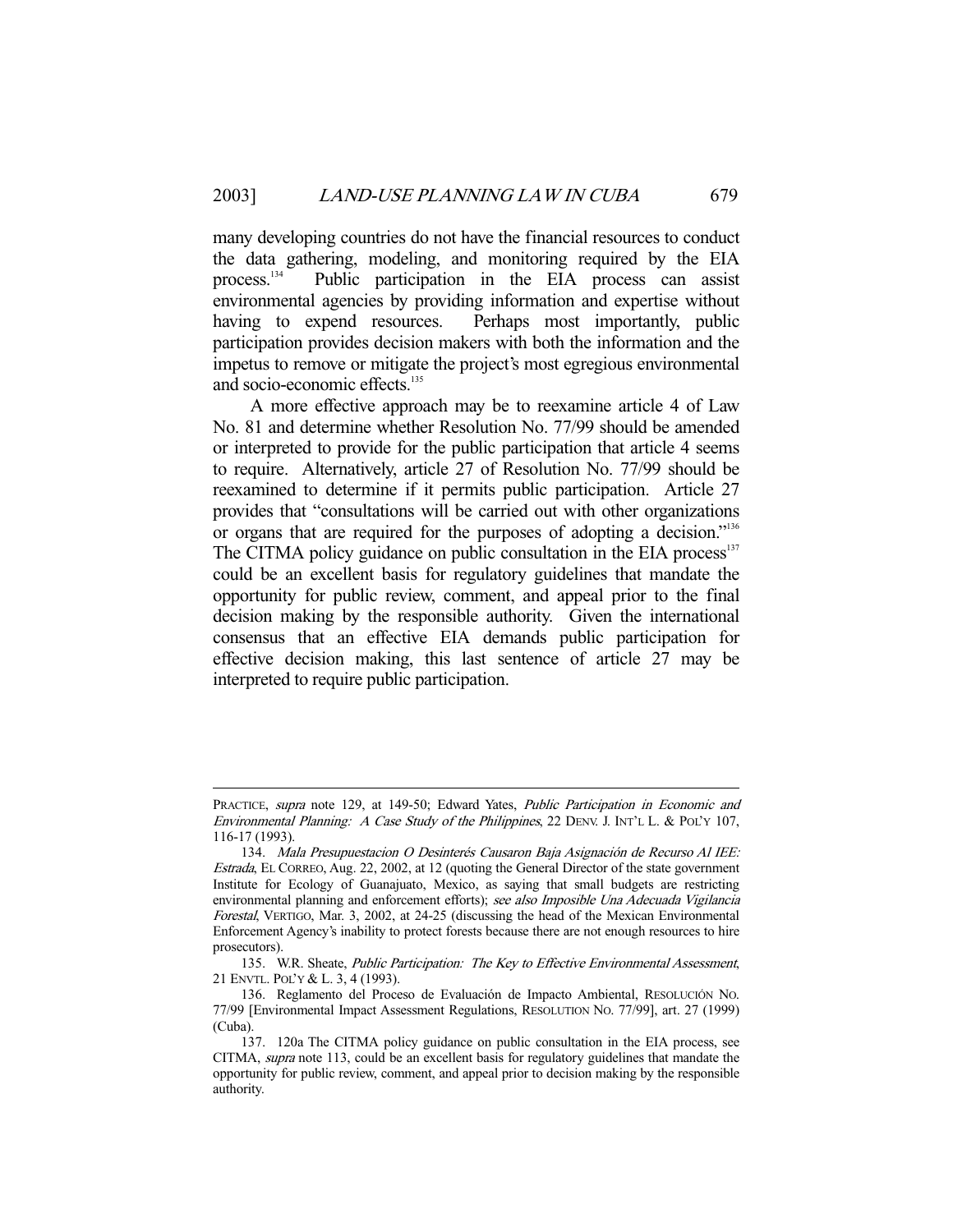## 5. Decision Making and Substantive Environmental Protection

 The EIA practice prescribes that the findings of an EIA be taken into consideration when determining whether a project should be authorized.138 Norman Lee, long-time observer of EIA processes internationally, points out that EIA should be integrated into and influence the decision-making process, in addition to the early planning and implementation stages. This is perhaps where the Cuban EIA process is strongest. As explained above, the EIA is part of the environmental licensing process and the same entity, CITMA, manages both.

 Such a system is similar to the environmental licensing and EIA system of Mexico, where the Secretary of Environment and Natural Resources holds the power to deny a project proponent a permit to carry out the project.139 The Secretary can also authorize and permit an activity but subject it to mitigation measures to reduce the environmental  $impacks.<sup>140</sup>$ 

 While they can incorporate the findings of an EIA document into their decisions, a question is whether Cuban officials are permitted to make decisions in which damaging alternatives are selected or in which mitigation measures are not conditions of the environmental license. Article 31 of Resolution No. 77/99 is the operative provision regarding this issue and, therefore, may be the most important section in the Cuban EIA regulations. Article 31 states, "In all cases, the Environmental License will contain, in a clear and explicit form, the terms and conditions which should adjust the project or activity to guarantee adequate protection of the environment."<sup>141</sup> How this article is interpreted is extremely important to the possibilities for substantive environmental protection.

 As opposed to NEPA, which the United States Supreme Court has repeatedly stated is a procedural law,<sup>142</sup> CEQA contains a "substantive" mandate" that public agencies not approve projects with significant environmental effects if "there are feasible alternatives or mitigation measures" that can substantially lessen or avoid those effects.<sup>143</sup> This

<sup>138.</sup> Norman Lee, *Integrating Appraisals and Decision Making*, *in* ENVIRONMENTAL ASSESSMENT IN DEVELOPING AND TRANSITIONAL COUNTRIES: PRINCIPLES, METHODS, AND PRACTICE, *supra* note 129, at 162.

 <sup>139.</sup> Mexican EIA Regulations, supra note 91, art. 45(III).

 <sup>140.</sup> Id. art. 45(II).

 <sup>141.</sup> RESOLUCIÓN NO. 77/99, art. 31.

<sup>142.</sup> See e.g., Stryker's Bay Neighborhood Council, Inc. v. Karlen, 444 U.S. 223, 227-28 (1980); Vt. Yankee Nuclear Power Corp. v. Natural Res. Def. Council, 435 U.S. 519, 524 (1978).

 <sup>143.</sup> CAL. PUB. RES. CODE § 21002 (Deering 1993).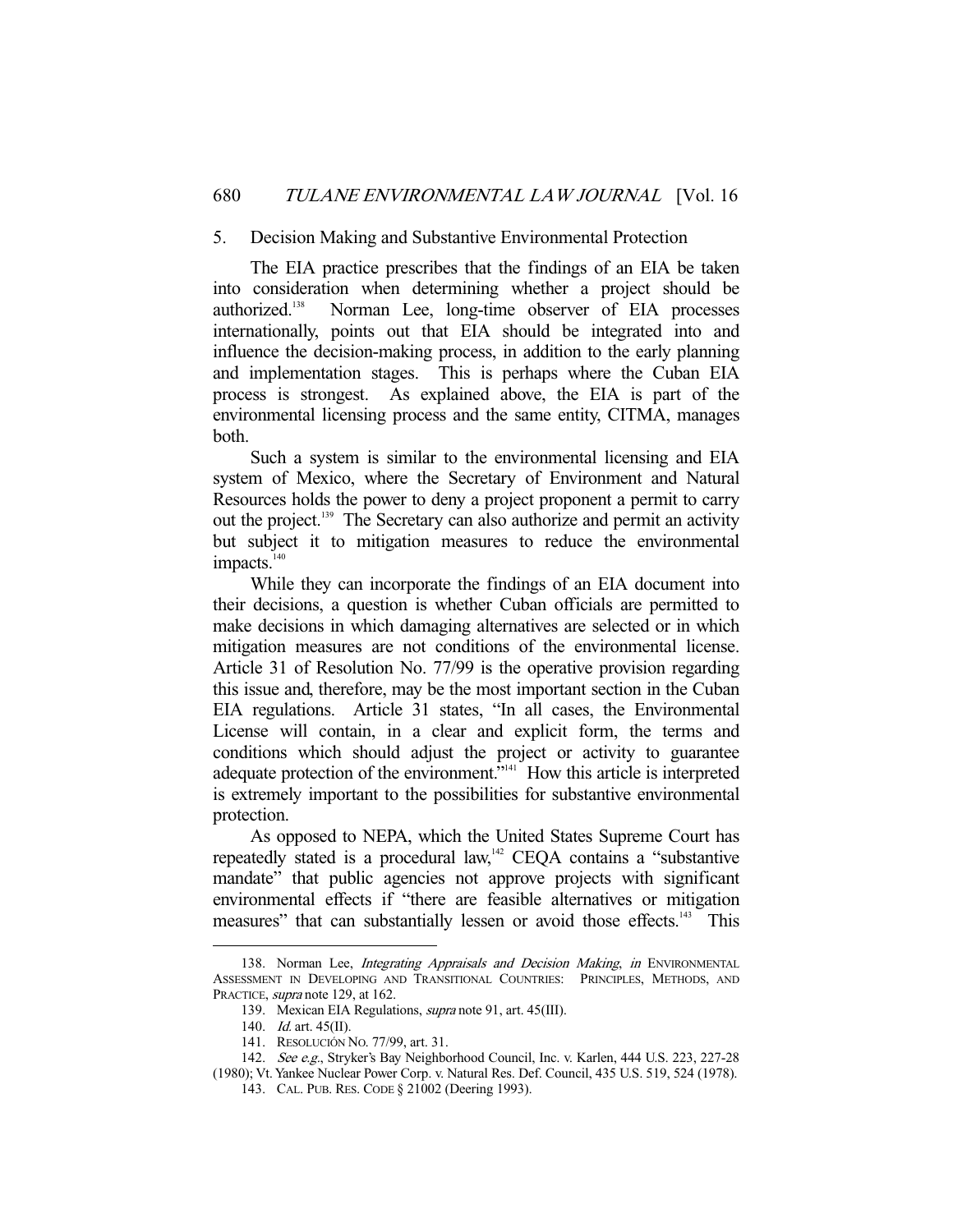provision has been widely interpreted by California courts to require agencies to mitigate adverse effects or deny approval for the project.<sup>144</sup> That is, the decision-making body cannot fulfill its CEQA obligations by simply "considering" the EIA document.<sup>145</sup> It is this requirement, and its interpretations by California courts, that make CEQA not only an effective public disclosure law that allows the public to pressure decision makers, but also a law that positively requires decision makers to reduce a project's impacts to the greatest extent possible. If the decision maker does not require these mitigation measures, he must explain why other project or public purposes are more important. This explanation, or "Statement of Overriding Considerations," is carefully scrutinized by the public and if challenged must be found by a court to be supported by substantial evidence.<sup>146</sup> If CITMA similarly interprets article 31 to mandate adoption of mitigation measures to the greatest extent possible, the Cuban environment license/EIA system will not only be a truly progressive environmental review law, but also a substantively strong one.

#### 6. Enforcement

 Enforcement provisions for the environmental protection system are set out in Law No. 81 and include an environmental inspection system which subjects all permitted projects to inspection,<sup>147</sup> provides CITMA with the power to assess administrative penalties, $148$  and establishes a system of civil and criminal liability.<sup>149</sup> More importantly, Law No. 81 provides CITMA with the statutory authority to enforce the permit conditions by suspending the license, thereby stopping the activity from operating.150 This administrative power to stop projects goes beyond even the broad power of the Mexican Secretary of Environment and Natural Resources to sanction entities that violate the terms of the environmental license.<sup>151</sup> Environmental agencies in the United States rarely have such administrative power and normally must sue the permit holders in court

 <sup>144.</sup> Sierra Club v. State Bd. of Forestry, 876 P.2d 505, 513 (1994); Citizens for Quality Growth v. City of Mount Shasta, 198 Cal. App. 3d 433, 440-41 (Cal. Ct. App. 1988).

 <sup>145.</sup> Burger v. County of Mendocino, 45 Cal. App. 3d 322, 326(Cal. Ct. App. 1975).

 <sup>146.</sup> Koster v. County of San Joaquin, 47 Cal. App. 4th 29, 47 (Cal. Ct. App. 1996).

 <sup>147.</sup> Ley del Medio Ambiente, LEY NO. 81 [Environmental Law, LAW NO. 81], arts. 39-45 (1997) (Cuba), translated in CUBAN ENVIRONMENTAL LAW, supra note 9, at 21.

<sup>148.</sup> *Id.* arts. 67-69. The main enforcement of the EIA permit system (as well as other environmental laws) is set out in the recently promulgated Decree Law No. 200. See DECRETO-LEY NO. 200 [DECREE LAW NO. 200] (1999) (Cuba) (legislative draft).

 <sup>149.</sup> LEY NO. 81, arts. 70-75.

 <sup>150.</sup> Id. art. 26.

<sup>151.</sup> Mexican EIA Regulations, *supra* note 91, arts. 55-64.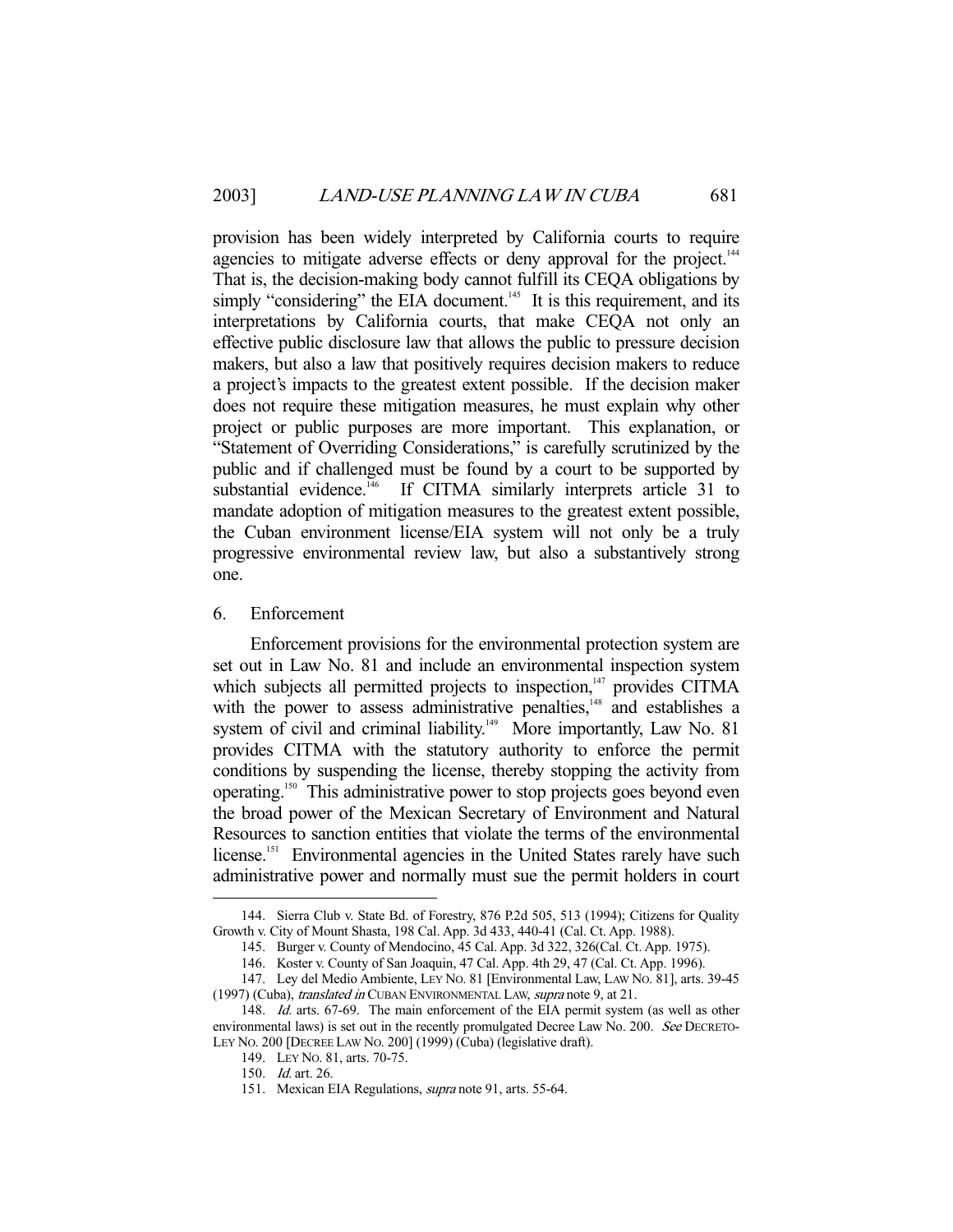and request a mandatory injunction, which, in most circumstances, is very difficult to obtain.

 While enforcement is not a focus of this Article, a newly proposed enforcement law will contribute to the willingness of project proponents to participate early and sincerely in the IPF's and CITMA's project approval processes.<sup>152</sup>

#### VI. CONCLUSION

 A question that runs through this Special Issue is: if the U.S. economic blockade against Cuba is lifted, will Cuba be prepared for the immense pressure that U.S. business interests will place on Cuban officials to approve projects with significant environmental and social impacts? In the context of this Article, the specific question is whether the Cuban government's development project approval system is thorough and effective enough to ensure that U.S.-funded projects comply with Cuban goals of environmental protection and growth management. I believe the answer to both questions is a wholehearted yes.

 Before proceeding to the answer to these questions, however, there is the preliminary question of how quickly, and to what extent, the Cuban people and government will permit U.S. businesses to engage in business ventures, such as industrial or coastal hotel development, that could adversely effect Cuba's great biological diversity and cultural heritage. First, there can be no one more aware of the power of the U.S. government's propaganda machine than the Cuban people, who have suffered through forty years of the embargo's cruel defamation and misinformation. In addition, their recent experiences in environmental and policy exchanges with U.S. organizations, many Cuban government officials are aware of the specific influence that businesses can exert on U.S. public policy.<sup>153</sup> Cuban officials are aware that the future potential threats to the environmental planning system may lie not in Latin American-style corruption but instead in U.S.-style corruption where campaign contributions, mass expenditures on public relations campaigns, and lobbying can bring great pressure to bear on environmental officials.<sup>154</sup> Further, this knowledge of U.S. cultural and

 <sup>152.</sup> DECRETO-LEY NO. 200.

 <sup>153.</sup> From 1997 through 2000, Cuban government officials, headed by policymakers at CITMA cooperated in an environmental law exchange with the Center for Marine Conservation and the Tulane University School of Law. During this exchange, Cuban attorneys met with U.S. policymakers including lobbyists, congressional staff, and general counsel at federal agencies.

<sup>154.</sup> See text accompanying note 13.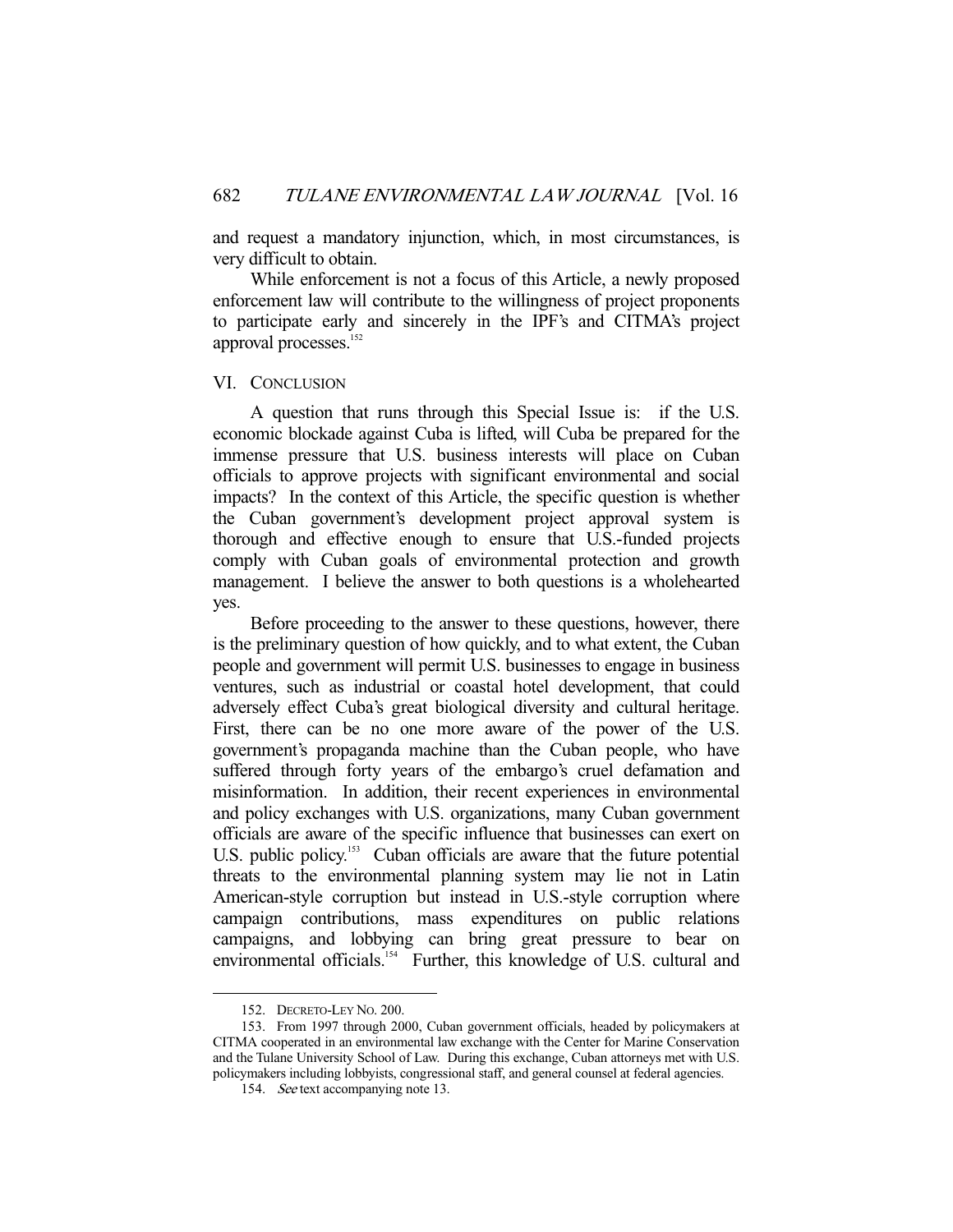business invasions is not new in Cuba; Cuban's awareness of the drawbacks of U.S. influence in business and culture is quite well developed.<sup>155</sup> Cubans have encountered U.S. cultural and economic invasions before and will be prepared for the cultural impacts of a new invasion.

 In recent years, Cuba's highly trained technical personnel have had extensive experience with large, new investments, such as those made by the Sol Melia Hotel chain and other European corporations. There have been few instances of influence peddling in Cuba, perhaps due to the pride in scientific approach to decision making that exists in Cuba. This awareness, along with the current substantial political will to withstand U.S. pressure on behalf of U.S. businesses, will provide Cuba with a bureaucratic toughness that few low-income countries believe they can afford.

 This awareness of U.S. government and business pressure tactics will lay down a strong mental baseline, but it is the legal baseline for economic and environmental planning that may be more important in the long run. United States companies, even if they were invited, would have to submit their projects to Cuba's three-tiered development project approval process. First, U.S.-sponsored industrial and coastal development projects would have to be approved as joint ventures with Cuban government-owned corporations; which the MIEC has complete control over this approval process, including the preliminary planning of such projects. Through its Foreign Investment law, the Cuban government sharply scrutinizes foreign investment proposals and only approves those proposals which meet Cuban government policy goals or political needs. Many U.S.-sponsored projects may never get past the initial economic analysis.

 If the Cuban government did permit U.S. companies to get through the first tier of planning and participate in such projects, the land-use and environmental planning processes ensure that projects will be thoroughly assessed for their environmental and socio-economic impacts. Careful consideration of alternatives and of the geographic location of the projects is also carried out in detail.

 The land-use and environmental license laws grant Cuba's planning and environment ministries extensive and unusual authority over the approval of private and infrastructure development projects. This license power, combined with a relatively well thought out EIA process means that decision makers at environmental agencies will have the opportunity

 <sup>155.</sup> PÉREZ, supra note 25, at 491-505.